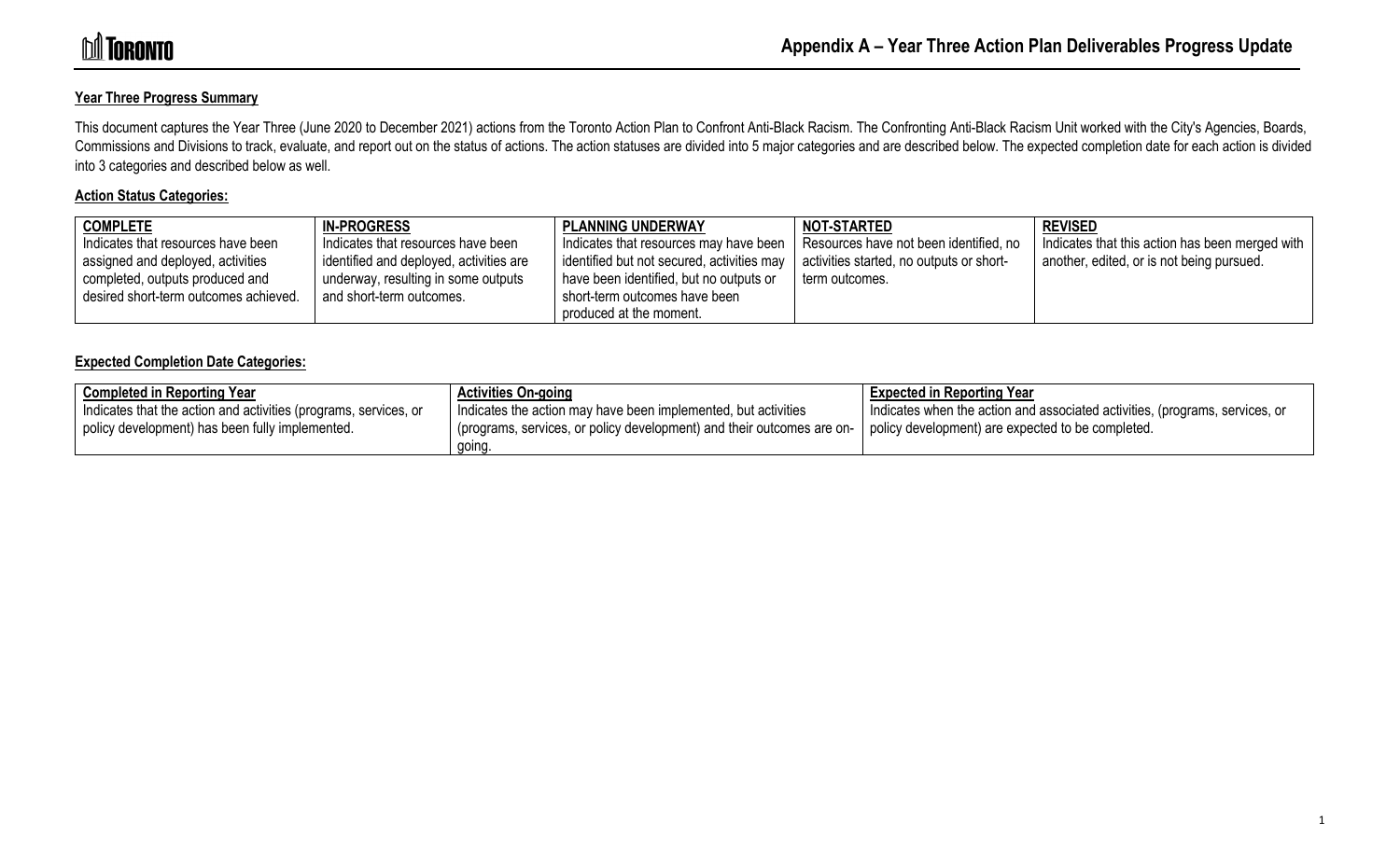# **M** TORONTO

| Rec# | <b>Year 3 Key Deliverables</b>                                                                                                                                                                                                                                               | <b>City Leads</b>                                                                                                                                                                                                                                                                                     | <b>Status</b>      | <b>Expected</b><br><b>Completion Date</b> | <b>Key Outputs and Short-term Outcomes</b>                                                                                                                                                                                                                                                                                                                                                                                                                                                                                                                                                                                                                                                                                                                                                                                                                                                                                                                                                                                                                                                                                                                                                                                                                                                                                                                                                                                                                                                                                                                                                                                                                                                                                                                                                                                                                                                                                                                                                                                                                                                                                                                                                                                                                                         |
|------|------------------------------------------------------------------------------------------------------------------------------------------------------------------------------------------------------------------------------------------------------------------------------|-------------------------------------------------------------------------------------------------------------------------------------------------------------------------------------------------------------------------------------------------------------------------------------------------------|--------------------|-------------------------------------------|------------------------------------------------------------------------------------------------------------------------------------------------------------------------------------------------------------------------------------------------------------------------------------------------------------------------------------------------------------------------------------------------------------------------------------------------------------------------------------------------------------------------------------------------------------------------------------------------------------------------------------------------------------------------------------------------------------------------------------------------------------------------------------------------------------------------------------------------------------------------------------------------------------------------------------------------------------------------------------------------------------------------------------------------------------------------------------------------------------------------------------------------------------------------------------------------------------------------------------------------------------------------------------------------------------------------------------------------------------------------------------------------------------------------------------------------------------------------------------------------------------------------------------------------------------------------------------------------------------------------------------------------------------------------------------------------------------------------------------------------------------------------------------------------------------------------------------------------------------------------------------------------------------------------------------------------------------------------------------------------------------------------------------------------------------------------------------------------------------------------------------------------------------------------------------------------------------------------------------------------------------------------------------|
|      | Priority 1: Continuing to Create Culture Change at the City                                                                                                                                                                                                                  |                                                                                                                                                                                                                                                                                                       |                    |                                           |                                                                                                                                                                                                                                                                                                                                                                                                                                                                                                                                                                                                                                                                                                                                                                                                                                                                                                                                                                                                                                                                                                                                                                                                                                                                                                                                                                                                                                                                                                                                                                                                                                                                                                                                                                                                                                                                                                                                                                                                                                                                                                                                                                                                                                                                                    |
| 11.1 | Engage diverse Black experts and community<br>members to continue to inform recruitment and<br>talent strategies with the aim to advance<br>professional development, promotion, and<br>leadership opportunities for employees of<br>African Descent at the City of Toronto. | • Toronto Transit<br>Commission<br>• Seniors Services and<br>Long-Term Care<br>• Social Development,<br>Finance, &<br>Administration<br><b>Economic Development</b><br>and Culture<br>• Shelter, Support and<br><b>Housing Administration</b><br><b>Toronto Public Library</b><br>• People and Equity | <b>IN-PROGRESS</b> | Activities On-going                       | People and Equity Division worked with the Youth Development Unit to develop<br>and deliver the Black Youth Career Development Program (BYCDP), in<br>partnership with 13 divisions including the CABR Unit. BYCDP provides<br>meaningful short term employment placements for vulnerable Black youth with the<br>City of Toronto. The intent of the program was successful placement to future<br>opportunities in the City as well as build a pipeline for Next Generation Talent<br>within the City:<br>1. 17 Black youth between the ages of 18-29 were selected and<br>successfully completed the 12 week placements with multiple City<br>Divisions:<br>2 professional development workshops were provided<br>3. 82% of Black Youth who participated were successful in securing<br>additional opportunities the City or City Lead initiatives.<br>People and Equity Division to complete and launch the Inclusive Recruitment<br>Playbook which is designed to enable the City of Toronto hiring managers and<br>recruitment teams to advance workforce equity. This Playbook will have a<br>dedicated section for Black Talent Recruitment and is designed as a resource to<br>remove barriers in the City's recruitment process.<br>People and Equity Black Talent Specialist through community engagement<br>participated in employment focused skills development workshops and networking<br>events with Black focused organizations to promote the City of Toronto as<br>employer of choice for Black talent; worked with employment focused community<br>agencies to source and recruit Black talent.<br>City of Toronto Black Talent Specialist hosted 20 coffee chats with Black talent in<br>our efforts to provide more transparency regarding the City of Toronto hiring<br>process and procedures.<br>29 virtual events targeting Black communities hosted by the Toronto Transit<br>Commission in partnership with Black community groups and City agencies such<br>as Toronto Community Benefits Network (TCBN), Building Up, Toronto<br>Community Housing to create pathways for Black job seeker, with specific focus<br>on recruiting Black women, youth, post-secondary students and professionals in<br>engineering, technology and the skilled trades: |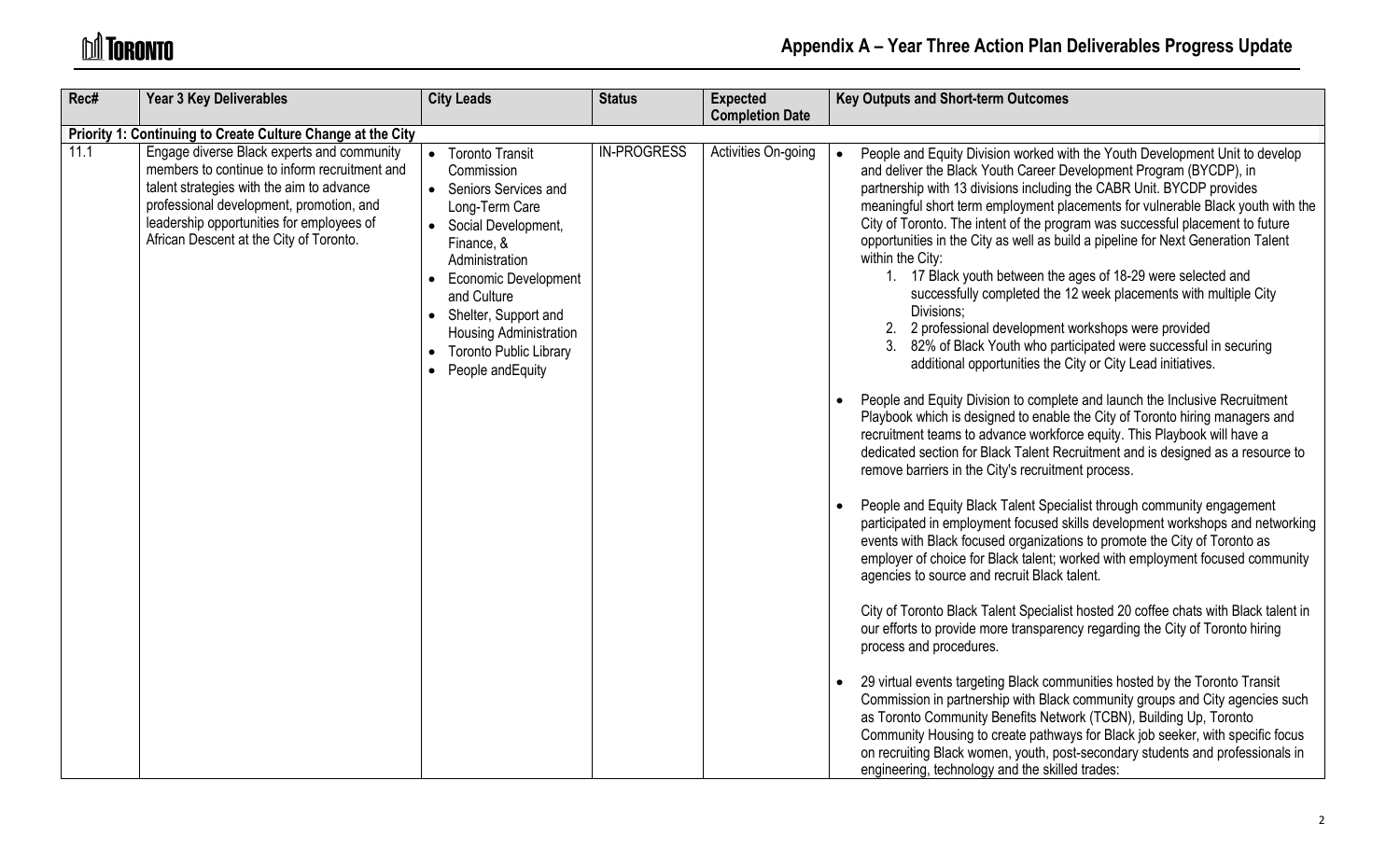|             |                                                                                                                                          |                                                                                                         |                    |                     |           | 58.2% of the TTC Connects Women as Transit Operators Event<br>participants who opted to complete the survey identified as Black;<br>2. Three (3) new partnerships were developed with Black-led and serving<br>groups: Black Female Accountants Network, Youth Employment<br>Services and Black Professionals in Tech Network                                                                                                                                                                                                                                                                                                                |
|-------------|------------------------------------------------------------------------------------------------------------------------------------------|---------------------------------------------------------------------------------------------------------|--------------------|---------------------|-----------|----------------------------------------------------------------------------------------------------------------------------------------------------------------------------------------------------------------------------------------------------------------------------------------------------------------------------------------------------------------------------------------------------------------------------------------------------------------------------------------------------------------------------------------------------------------------------------------------------------------------------------------------|
|             |                                                                                                                                          |                                                                                                         |                    |                     |           | Shelter, Support, & Housing Administration launched a Divisional Mentorship<br>Program Pilot for 160 Black frontline staff. The goal of the pilot is to provide Black<br>staff with greater awareness and exposure to other leadership opportunities within<br>the division:<br>1. 88% of participants would recommend the program<br>2. 80% of Black staff who participated said that the program met their<br>expectations for professional development                                                                                                                                                                                    |
|             |                                                                                                                                          |                                                                                                         |                    |                     |           | Economic Development and Culture continuously determined interventions<br>needed to embed Black voices, perspectives and priorities in programs through<br>the creation of a Program Advisory Committee (PAC) convening Black leaders<br>and key actors in business and culture. The EDC PAC continues to co-develop<br>goals and targets with EDC, and had its inaugural meeting early in 2021.                                                                                                                                                                                                                                             |
|             |                                                                                                                                          |                                                                                                         |                    |                     |           | Towards the end of 2020, Seniors Services and Long-Term Care administered a<br>baseline staff survey to learn about staff views on and experiences of anti-Black<br>racism. The results of the survey will inform future divisional initiatives to confront<br>anti-Black racism. The survey had a divisional response rate of 53% which equals<br>approximately 1700 staff.                                                                                                                                                                                                                                                                 |
|             |                                                                                                                                          |                                                                                                         |                    |                     |           | SSLTC has the most diverse staff of any division in the City with 77% of staff self-<br>identifying as women and 67% identifying as racialized. Inspired by the work of<br>the Black Scientist Task Force on Vaccine Equity, SSLTC hosted a divisional<br>webinar to address vaccine hesistancy and increase confidence in the vaccine<br>amongst Black staff. The webinar included a panel of Black leaders from acorss<br>the division and organization. They shared the science behind the vaccine,<br>acknowledged the historical reasons for mistrust in vaccines and shared personal<br>stories of why they decided to get vaccinated. |
| 11.2 & 16.5 | Continue to deliver a comprehensive,<br>mandatory learning program for City staff from<br>frontline to leadership levels, leveraging the | <b>Toronto Transit</b><br>Commission<br><b>Toronto Public Library</b><br>People and Equity<br>$\bullet$ | <b>IN-PROGRESS</b> | Activities On-going | $\bullet$ | The Confronting Anti-Black Racism Unit launched its Multi-Sectorial Anti-Black<br>Racism Consultation Support Services (MSABRCSS) to respond to the rise in<br>awareness and willingness to address Anti-Black Racism through analysis,<br>training and learning opportunities, following the 2020 Black Lives Matter global                                                                                                                                                                                                                                                                                                                 |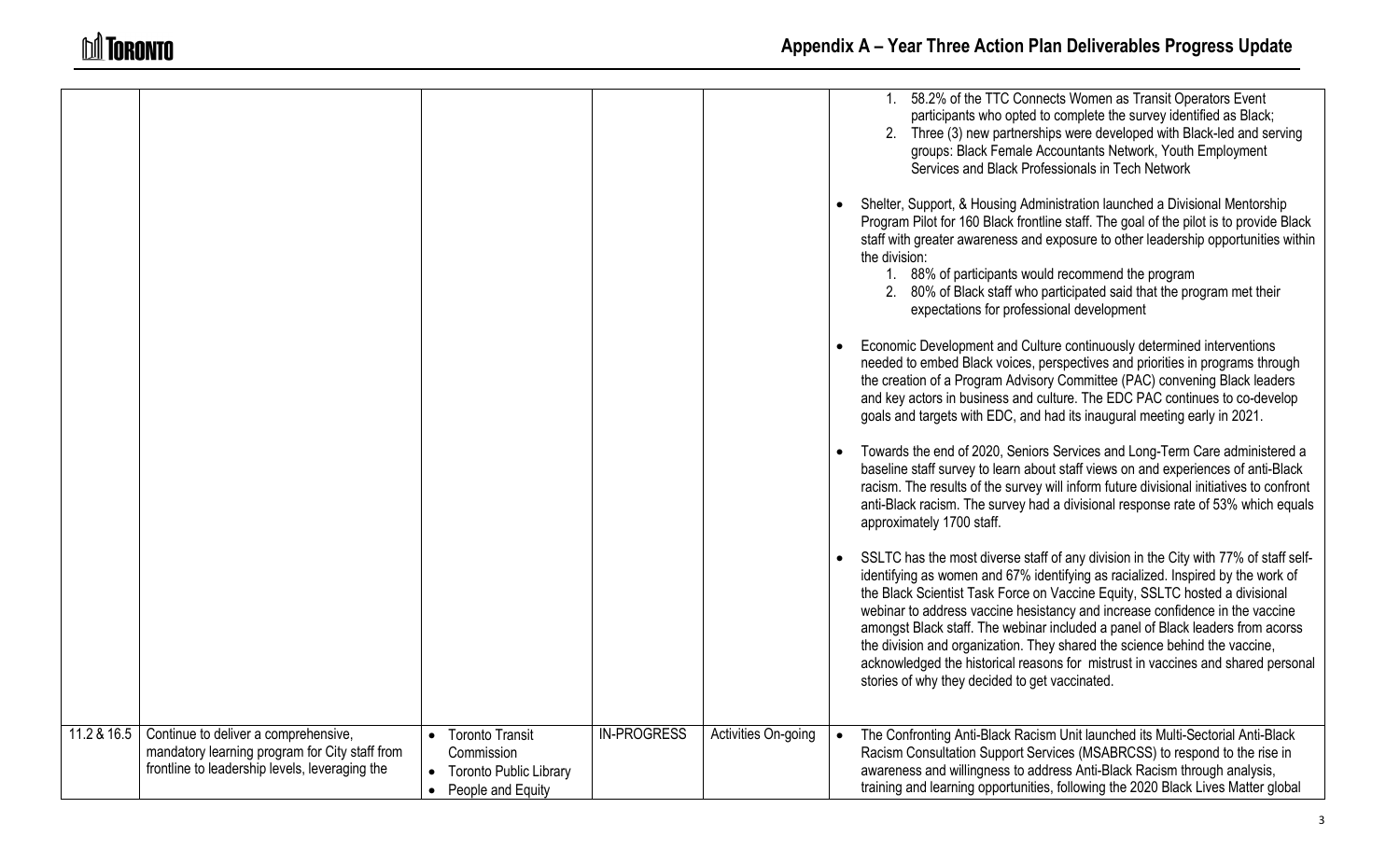|                 | expertise of Black subject matter experts and<br>embedding capacity within organizations.                                                                               | • Seniors Services and<br>Long-Term Care                                           |                    |                                  |           | uprisings. The service offers consultative services and training offerings to City<br>agencies or other bodies external to the City of Toronto.<br>As part of delivery of a comprehensive Confronting Anti-Black Racism Corporate<br>Learning program, the following key outcomes and outputs were delivered:<br>1. Over 50% of City staff have trained since the implementation of the<br>Action Plan.<br>2. In Year Three, 9,294 City staff, agencies and external organizations<br>received CABR Corporate Training.<br>3. Over 2000 City staff participated in number of CABR-led learning<br>opportunities in addition to mandated training.<br>4. 82% said they have a deeper knowledge of the Toronto Action Plan to<br>Confront Anti-Black Racism and its relation to their work<br>5. 90 % said they have an increased understanding of the history of Black<br>populations in Toronto and Canada<br>6. 96% said they now have a common definition and recognition of the<br>manifestations of Anti-Black Racism in Canada<br>7. 74% said they feel more competent in understanding and applying the<br>Anti-Black Racism Analysis Tool |
|-----------------|-------------------------------------------------------------------------------------------------------------------------------------------------------------------------|------------------------------------------------------------------------------------|--------------------|----------------------------------|-----------|--------------------------------------------------------------------------------------------------------------------------------------------------------------------------------------------------------------------------------------------------------------------------------------------------------------------------------------------------------------------------------------------------------------------------------------------------------------------------------------------------------------------------------------------------------------------------------------------------------------------------------------------------------------------------------------------------------------------------------------------------------------------------------------------------------------------------------------------------------------------------------------------------------------------------------------------------------------------------------------------------------------------------------------------------------------------------------------------------------------------------------------------------|
|                 |                                                                                                                                                                         |                                                                                    |                    |                                  |           | 90% of the Toronto Public Library management completed the mandatory CABR<br>Anti-Black Racism training, including Managers and Directors. In addition, 160<br>library staff completed the training, including new hires, lateral hires and<br>administrative staff.                                                                                                                                                                                                                                                                                                                                                                                                                                                                                                                                                                                                                                                                                                                                                                                                                                                                             |
|                 |                                                                                                                                                                         |                                                                                    |                    |                                  | $\bullet$ | 2,911 Toronto Transit Commission supervisory staff, Talent Management, Special<br>Constables and Fair Inspectors have received anti-Black racism training program.<br>335 People and Equity staff completed the mandatory training, including directors,<br>managers and frontline staff.                                                                                                                                                                                                                                                                                                                                                                                                                                                                                                                                                                                                                                                                                                                                                                                                                                                        |
|                 |                                                                                                                                                                         |                                                                                    |                    |                                  |           | A total of 242 Senior Services and Long-Term Care staff have completed the<br>mandatory training, 76 of which completed it in 2021. 92.5% of all SSLTC<br>management staff have completed the training. Divisional CABR table members<br>consisting of both management and front-line staff have also completed training.                                                                                                                                                                                                                                                                                                                                                                                                                                                                                                                                                                                                                                                                                                                                                                                                                        |
| $\overline{20}$ | Make city spaces more accessible and<br>welcoming to Black Torontonians through<br>reviews of City consultation processes and<br>public space and street naming review. | <b>City Manager's Office</b><br>$\bullet$<br>• Economic Development<br>and Culture | <b>IN-PROGRESS</b> | Activities On-going<br>to Year 4 |           | As a part making spaces more accessible and inclusive of Black Torontonians,<br>City Council through the Recognition Renaming Review Project, approved the<br>Renaming of Dundas Street and the initiation of a public engagement process to<br>seek feedback on the City of Toronto Draft Commemorative Principles in July                                                                                                                                                                                                                                                                                                                                                                                                                                                                                                                                                                                                                                                                                                                                                                                                                      |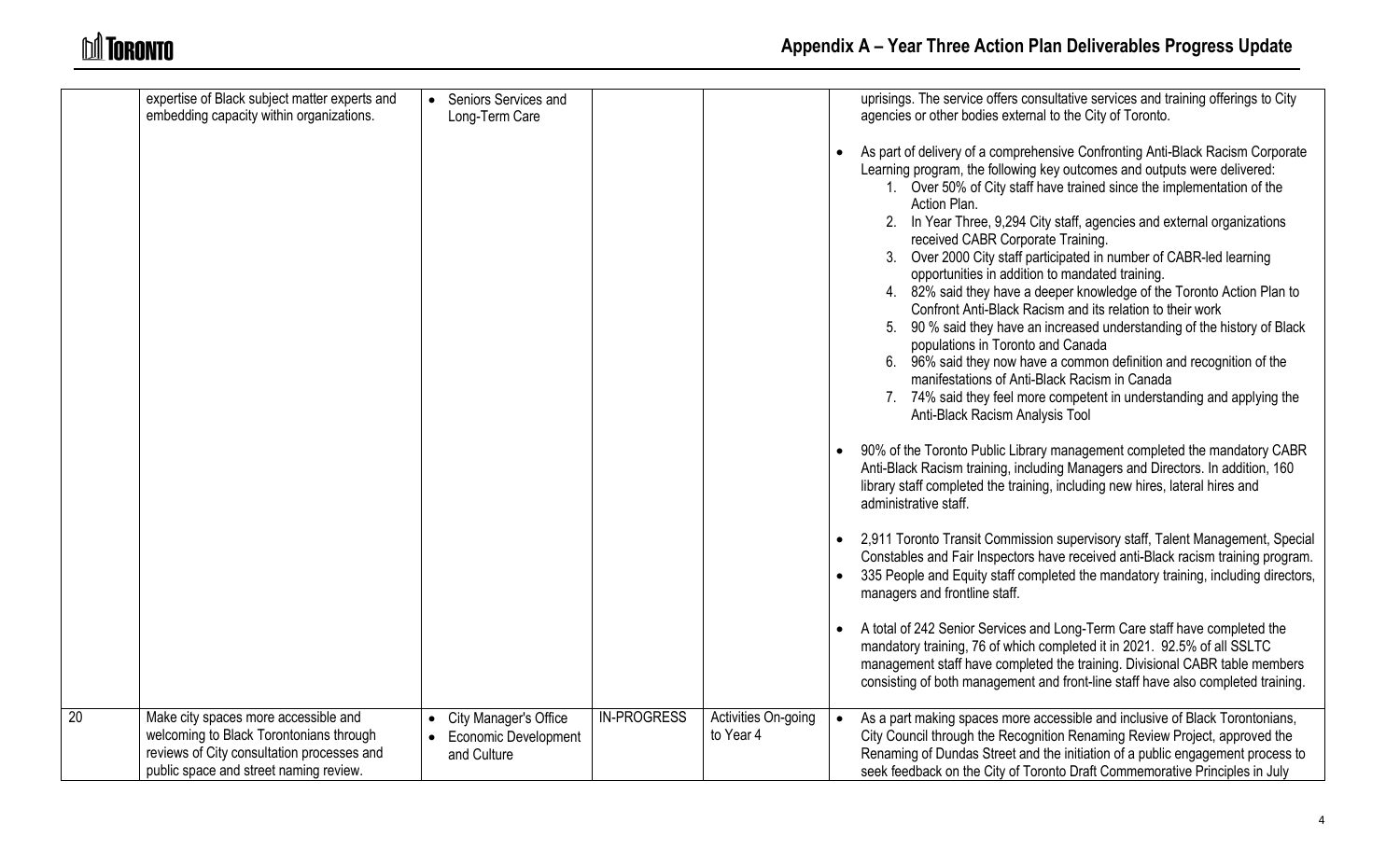|                              |                                                                                                                                                                                                     |                                                                                                                                    |                    |                                  |           | 2021, which is led by Economic Development and Culture and supported by the<br>City Manager's Office.                                                                                                                                                                                                                                                                                                                                                                                                                                                                                                                                                                                                                                                                                                                                                                                                          |
|------------------------------|-----------------------------------------------------------------------------------------------------------------------------------------------------------------------------------------------------|------------------------------------------------------------------------------------------------------------------------------------|--------------------|----------------------------------|-----------|----------------------------------------------------------------------------------------------------------------------------------------------------------------------------------------------------------------------------------------------------------------------------------------------------------------------------------------------------------------------------------------------------------------------------------------------------------------------------------------------------------------------------------------------------------------------------------------------------------------------------------------------------------------------------------------------------------------------------------------------------------------------------------------------------------------------------------------------------------------------------------------------------------------|
|                              |                                                                                                                                                                                                     |                                                                                                                                    |                    |                                  |           | In October 2021, a Community Advisory Committee of 25 members was selected<br>to provide advice on the naming process; engagement strategies related to both<br>naming and the commemorative principles; and recommending a preferred new<br>name to be included in a report to City Council in Spring 2022.                                                                                                                                                                                                                                                                                                                                                                                                                                                                                                                                                                                                   |
|                              |                                                                                                                                                                                                     |                                                                                                                                    |                    |                                  |           | The Committee is made up of Black and Indigenous Community Leaders, other<br>diverse community members living and working along Dundas Street, including<br>representations of Business Improvement Areas and Resident Association<br>representatives.                                                                                                                                                                                                                                                                                                                                                                                                                                                                                                                                                                                                                                                         |
|                              |                                                                                                                                                                                                     |                                                                                                                                    |                    |                                  |           | In Spring 2022, City staff will work with Monumental Projects, a firm specializing in<br>engaging Black, Indigenous and equity-deserving groups, on public engagement<br>on the commemorative principles, including a virtual town hall and panel<br>discussion, community conversation circles, and arts-based engagement.                                                                                                                                                                                                                                                                                                                                                                                                                                                                                                                                                                                    |
|                              |                                                                                                                                                                                                     |                                                                                                                                    |                    |                                  |           | The City Manager's Office (CMO) began its 18-month audit and review of the<br>City's public engagement (consultation) processes and strategy to enhance<br>awareness and opportunities for the public, particularly Black and other equity-<br>deserving individuals and groups, to participate in City decision-making. This work<br>will continue through 2022 and conclude with a report to Council in Q1 2023.                                                                                                                                                                                                                                                                                                                                                                                                                                                                                             |
| 6.3,<br>6.4,<br>10.5<br>11.3 | Promote the institutionalization and support for<br>disaggregated race based data collection<br>through the<br>creation of strategies, public awareness<br>initiatives,<br>and corporate strategies | Social Development,<br>Finance, and<br>Administration<br>Shelter, Support and<br>Housing Administration<br>• City Manager's Office | <b>IN-PROGRESS</b> | Activities On-going<br>to Year 5 | $\bullet$ | The City partnered with the United Way of Greater Toronto, and the Toronto<br>Central Local Health Integration Network to work with 11 jointly funded agencies<br>to pilot the collection of social identity data using a tool the City's Data for Equity<br>Team developed. The work was supported by a consultant who led the training<br>and data collection. The pilot was disrupted by COVID, only 7 organizations were<br>able to gather and analyze the data gathered from 233 service users. The project<br>generated significant learnings on: fine tuning the data collection tool, the<br>importance of utilizing a change management process throughout the<br>organization so that there is understanding and buy-in from the front line staff<br>collecting the data and making sure the agency reports and uses the results of the<br>data collected to support participation of service users. |
|                              |                                                                                                                                                                                                     |                                                                                                                                    |                    |                                  |           | Addressing anti-Black racism is a key priority in Shelter, Support and Housing<br>Administration's (SSHA) Homelessness Solutions Service Plan, adopted by<br>council November 9, 2021. SSHA has created and staffed a Business Analyst<br>position specifically to support the use of race-based data in the division's work to<br>confront anti-Black racism and is preparing a policy that will support prioritization                                                                                                                                                                                                                                                                                                                                                                                                                                                                                       |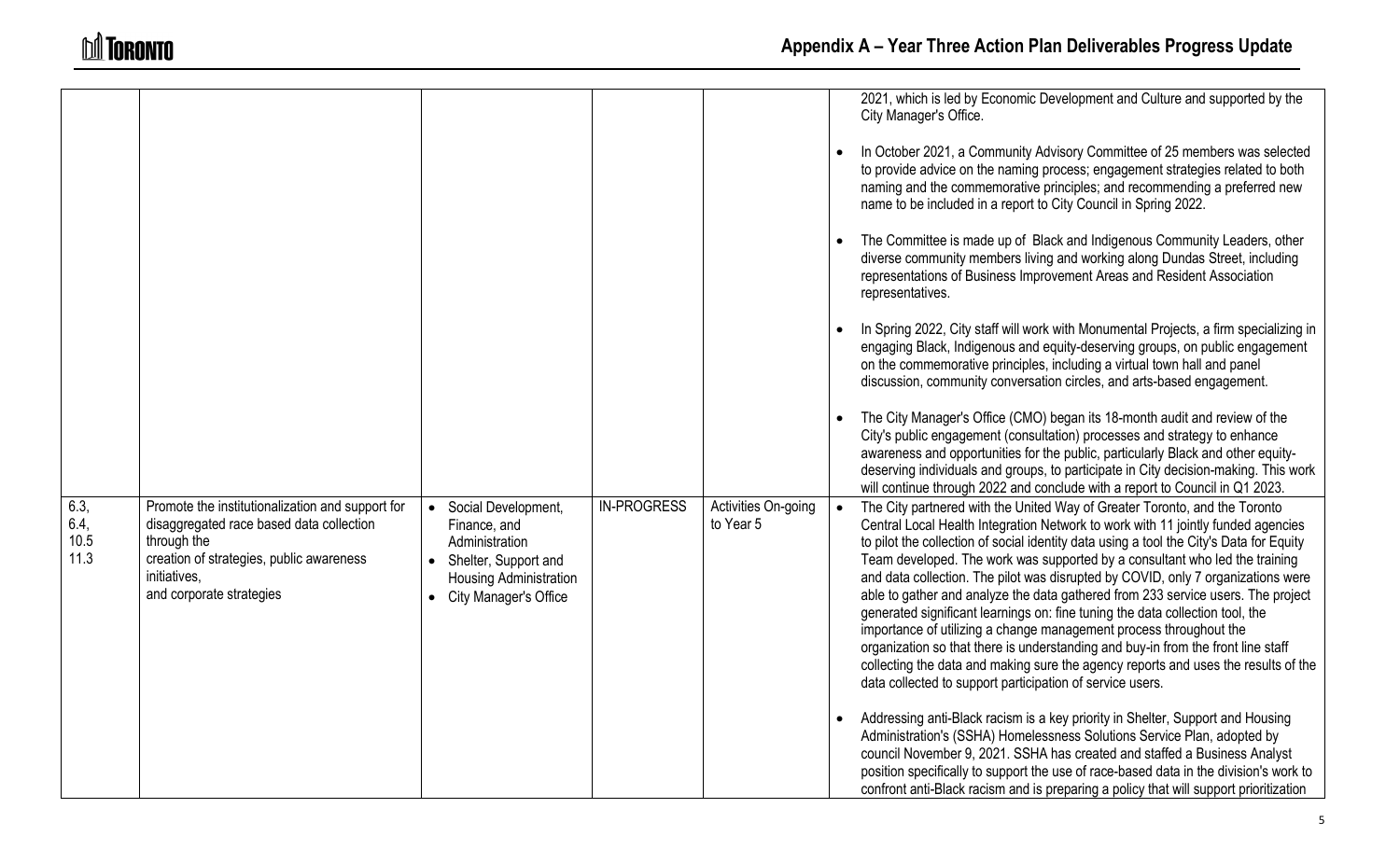|                   |                                                                                                                                                                                                                                                |                                                                   |                    |                     |           | for housing once system-wide race-based is available, which is expected to be<br>rolled out in March 2022.<br>Toronto Transit Commission launched a new workforce demographic survey to<br>include the collection and use of disaggregated race-based data to inform<br>recruitment and promotion processes.                                                                                                                                                                                                                                                                                                            |
|-------------------|------------------------------------------------------------------------------------------------------------------------------------------------------------------------------------------------------------------------------------------------|-------------------------------------------------------------------|--------------------|---------------------|-----------|-------------------------------------------------------------------------------------------------------------------------------------------------------------------------------------------------------------------------------------------------------------------------------------------------------------------------------------------------------------------------------------------------------------------------------------------------------------------------------------------------------------------------------------------------------------------------------------------------------------------------|
|                   |                                                                                                                                                                                                                                                |                                                                   |                    |                     |           | The City Manager's Office is facilitating a cross-corporate "insights strategy" to<br>enhance the ways in which data and public engagement information support<br>decision making. This work will identify the role(s) that the CMO can best play in<br>advancing the Data for Equity Strategy and may help with advocacy and<br>coordination with funders. The CMO will work with CABR Unit to continue to<br>inform this work. Pandemic response and staff redeployent has delayed the work,<br>but activities will resume in 2022.                                                                                   |
|                   | <b>Priority 2: Community Capacity Building</b>                                                                                                                                                                                                 |                                                                   |                    |                     |           |                                                                                                                                                                                                                                                                                                                                                                                                                                                                                                                                                                                                                         |
| 21.3<br>&<br>21.4 | Enhance supports to the Black arts and culture<br>sector through increase investments in Black<br>festivals. This includes promoting and<br>preserving Black cultural heritage, while<br>conducting targeted outreach to Black<br>communities. | • Economic Development<br>and Culture<br>• Toronto Public Library | <b>IN-PROGRESS</b> | Activities On-going | $\bullet$ | An initial investment of \$500,000 through the Toronto Arts Council inaugural Black<br>Arts Program which launched in July 2021. The Black Arts Program is a funding<br>initiative created to support non-profit Toronto Black Arts organizations seeking<br>support with operating expenses, as well as Black artists, art workers and<br>collectives. In 2020, the TAC provided a total of \$1.5M to Black artists and Black-<br>led arts organizations through their existing operating and project grants.<br>Beginning in 2021, the TAC's earmarked an additional \$500,000 to the Black Arts<br>Program annually. |
|                   |                                                                                                                                                                                                                                                |                                                                   |                    |                     |           | City Council approved support for a new cultural centre through a long term lease<br>agreement between Different Booklist.                                                                                                                                                                                                                                                                                                                                                                                                                                                                                              |
|                   |                                                                                                                                                                                                                                                |                                                                   |                    |                     | $\bullet$ | As the public face of the Strategy, ArtworxTO: Toronto's Year of Public Art 2021-<br>22 has translated this commitment into significant investment. As of October<br>2021, of ArtworxTO's \$4.4 million budget for artists, a total of \$1.8 million or 41%<br>was provided to Black-led or Black-centered projects.                                                                                                                                                                                                                                                                                                    |
|                   |                                                                                                                                                                                                                                                |                                                                   |                    |                     |           | The Cultural Hotspots remains an ongoing priority for Economic Development and<br>Culture. The Cultural Hotspot (CHS) program continued to develop a grassroots<br>outreach plan to implement the 2022 CHS hyper local focused program in Little<br>Jamaica (LJ) and Golden Mile (GM), by working with key community leaders, the<br>Confronting Anti-Black Racism Unit, the Little Jamaica interdivisional team;<br>launching virtual community consultations that invite local community<br>stakeholders/rights holders to community consultations and information sessions                                           |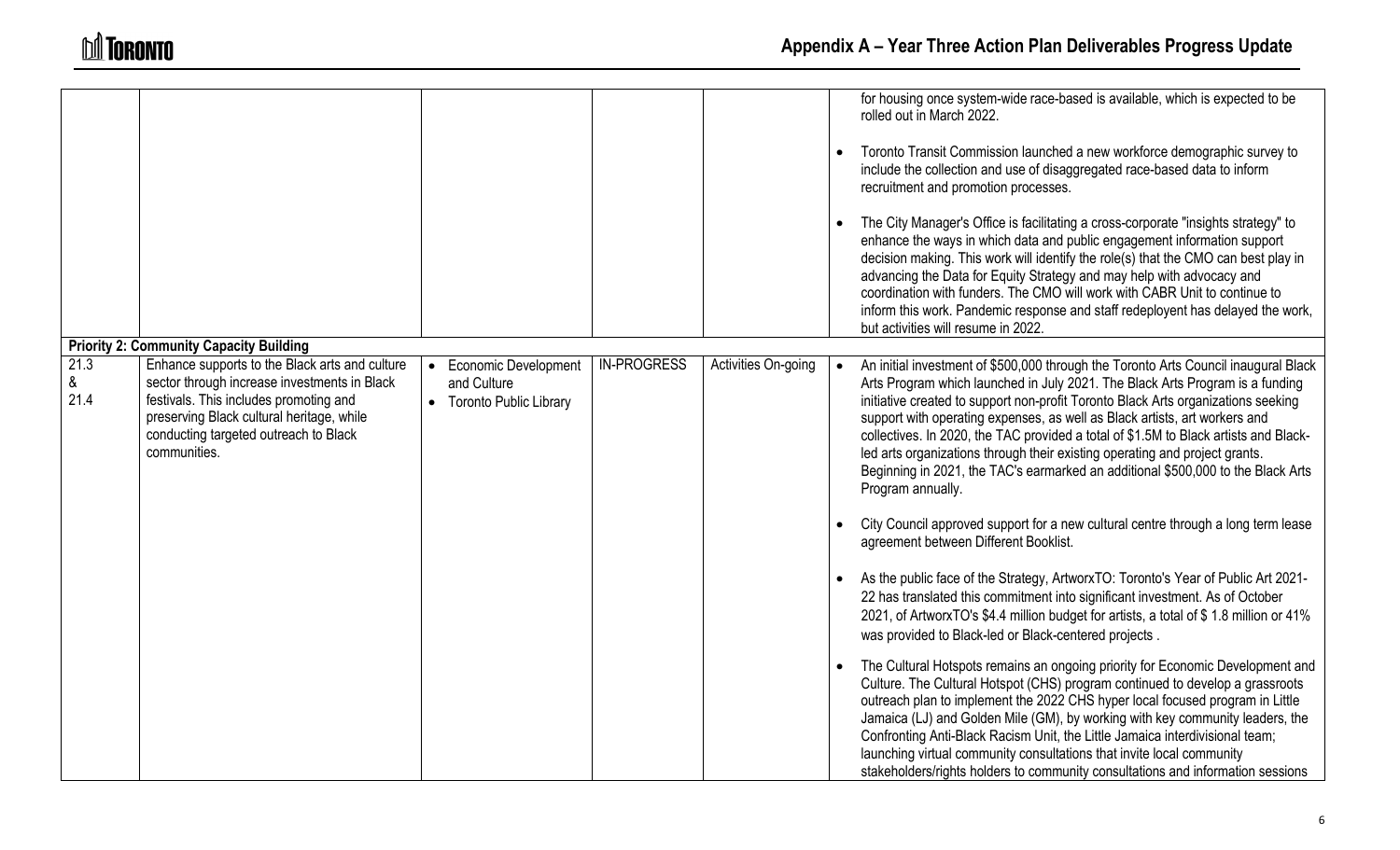|             |                                                                                                                                                   |                                                                                                                                                                         |                    |                                    |           | on program and granting opportunities. Staff also offered added support to<br>applicants throughout application process.<br>Toronto Public Library (TPL) has increased focus on developing targeted<br>initiatives and programming that promotes and preserves Black heritage and<br>culture to better engage Black Communities. TPL conducted a service audit for<br>TPL programs and services, specifically focused on enhancing programming and<br>services. Recommendations provided to further expand and develop these<br>services and provided a baseline of activities for TPL to build from, targeted<br>consultations with Black communities will occur in 2022. |
|-------------|---------------------------------------------------------------------------------------------------------------------------------------------------|-------------------------------------------------------------------------------------------------------------------------------------------------------------------------|--------------------|------------------------------------|-----------|----------------------------------------------------------------------------------------------------------------------------------------------------------------------------------------------------------------------------------------------------------------------------------------------------------------------------------------------------------------------------------------------------------------------------------------------------------------------------------------------------------------------------------------------------------------------------------------------------------------------------------------------------------------------------|
| $2^{\circ}$ | Meeting the specific needs of Black queer and<br>trans youth through intentionally designed<br>outreach initiatives and housing supports          | <b>Children's Services</b><br>• Shelter Support &<br>Housing Administration<br>Parks, Forestry, &<br>Recreation<br>Social Development,<br>Finance and<br>Administration | <b>IN-PROGRESS</b> | Activities On-going                | $\bullet$ | Children's Services developed and launched EarlyON Learning Materials for<br>2SLGBTQ+ children and families. These materials incorporated feedback and<br>perspectives from Black children and families, who were engaged throughout the<br>development of these materials. Other partners that were consulted include:<br>Children's Services external 2SLGBTQ Advisory Group; the Toronto Early<br>Learning and Child Care Services' CABR Working Group, and members of<br>Toronto Children's Services CABR Strategic Advisory Circle.                                                                                                                                   |
|             |                                                                                                                                                   |                                                                                                                                                                         |                    |                                    |           | The City provided a second year of funding to the Black Coalition for AIDS<br>Prevention (BlackCAP) to deliver the African, Caribbean and Black (ACB) Queer<br>and Trans Youth Pilot Program to address the specific needs of this population<br>group, creating more inclusive spaces and increasing access to services. Despite<br>staffing challenges and delays related to COVID-19, the peer leadership training<br>curriculum was developed, a Queer and Trans needs assessment survey was<br>completed, and 8 African, Caribbean and Black (ACB) Queer and Trans youth<br>facilitators and peer navigators were recruited and trained.                              |
|             |                                                                                                                                                   |                                                                                                                                                                         |                    |                                    |           | Parks, Forestry and Recreation continues to expand partnerships to meet the<br>needs of Black Queer and Trans Youth:<br>1. Expansion the Drag Masterclass the program provides free, accessible<br>training in Drag Arts to 2SLGBTQ+ youth facing barriers in Toronto.13<br>Black youth participated in the program<br>Partnerships with the 519, Making it Real, Toronto Kiki Ballroom, PFlag,<br>2.<br>Triangle School have been developed to strengthen outreach with Black<br>queer and trans youth.                                                                                                                                                                   |
| 7.1         | Improve youth recreation spaces in new<br>community centres and renovation projects in<br>neighbourhoods with high proportions of Black<br>youth. | Parks, Forestry, &<br>Recreation                                                                                                                                        | <b>IN-PROGRESS</b> | Activities On-going<br>into Year 4 | $\bullet$ | Parks, Forestry and Recreation opened 20 new Enhanced Youth Spaces and<br>Youth Hubs, many in neighbourhoods with high proportions of Black residents. A<br>collaborative process, emphasizing the needs of equity-deserving and Black youth<br>was used to guide the expansion of new enhanced youth spaces. This included a<br>neighbourhood assessment process with input from the City's Youth Space                                                                                                                                                                                                                                                                   |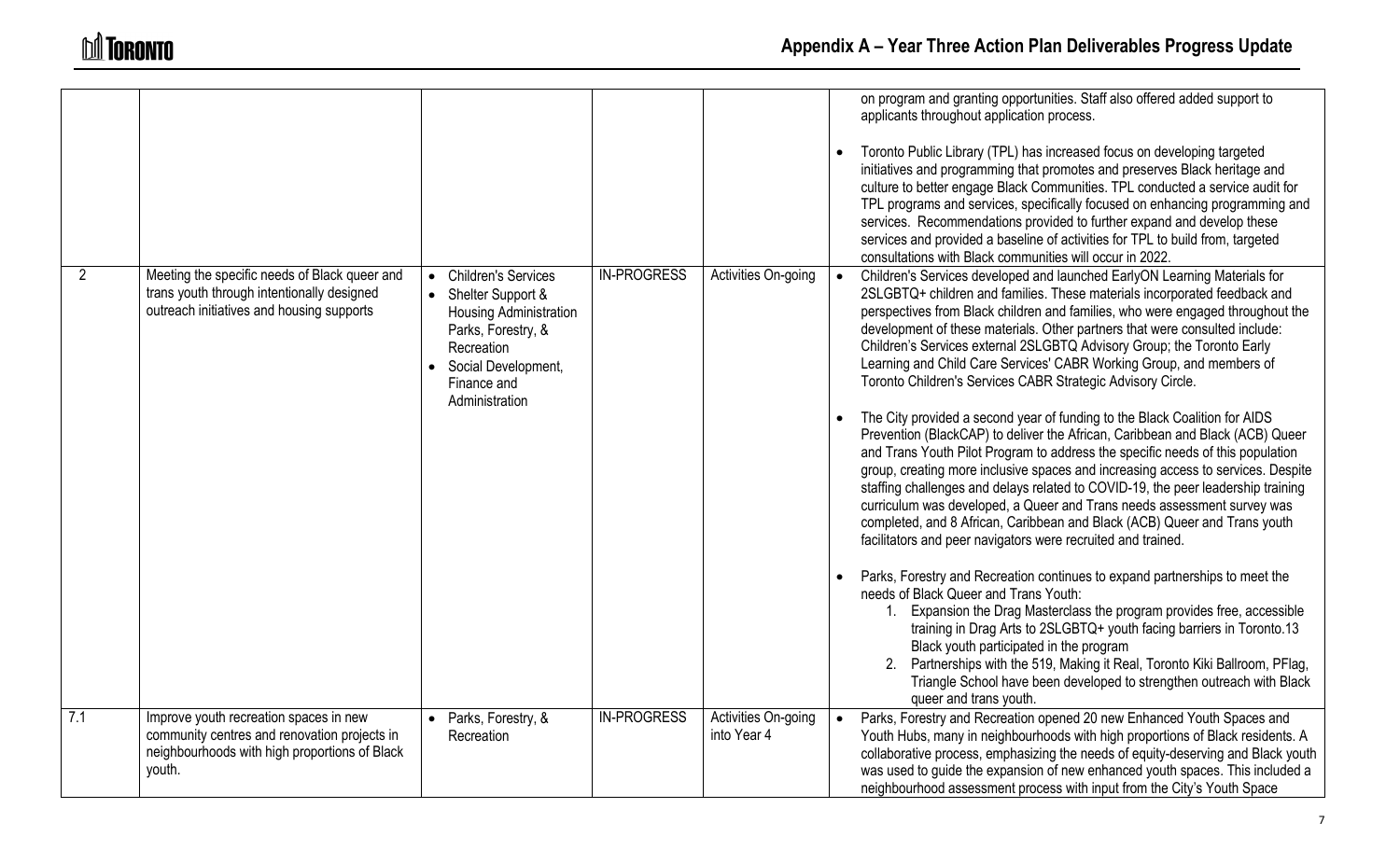|                 |                                                                                                                                                                           |                                                                    |                    |                     | Advisory Committee. The expansions of Enhanced Youth Spaces and Youth<br>Hubs provides better access to City spaces and has increased the total number of<br>youth spaces in City of Toronto, PFR facilities and partner-agency facilities to 43.                                                                                                                                                                                                                                                                                                                                                                                                                                                                                                                                                                                                                                                                                                                                                 |
|-----------------|---------------------------------------------------------------------------------------------------------------------------------------------------------------------------|--------------------------------------------------------------------|--------------------|---------------------|---------------------------------------------------------------------------------------------------------------------------------------------------------------------------------------------------------------------------------------------------------------------------------------------------------------------------------------------------------------------------------------------------------------------------------------------------------------------------------------------------------------------------------------------------------------------------------------------------------------------------------------------------------------------------------------------------------------------------------------------------------------------------------------------------------------------------------------------------------------------------------------------------------------------------------------------------------------------------------------------------|
|                 |                                                                                                                                                                           |                                                                    |                    |                     | Parks, Forestry and Recreation developed a reference guide for designing<br>inclusive spaces in new and renovated facilities, with a focus on for equity-<br>deserving groups. The guide describes how youth and community members<br>should be co-designers and collaborators on the design and renovation process.<br>Implementation and evaluation will occur in 2022 and following years.                                                                                                                                                                                                                                                                                                                                                                                                                                                                                                                                                                                                     |
|                 |                                                                                                                                                                           |                                                                    |                    |                     | Parks, Forestry and Recreation developed a Black Community Accountability<br>Circle for Centennial Park, to understand, identify and address concerns raised by<br>Black residents that live in the Centennial Park area. As Centennial Park is<br>located in a community that is densely populated with Black Torontonians, it is<br>important to engage the voices of Black community members within the parks<br>redevelopment process in order to not repeat the historical practise of Black<br>exclusion. In particular, Parks Development and Capital Projects will focus on<br>expanding the use of Accountability Circles and other mechanisms to directly<br>engage Black communities in its work, and has hired an equity lead for its<br>engagement team to help advance this work. The Black Community<br>Accountability Circle includes youth, representative from Etobicoke art institutions,<br>seniors and representatives from faith-based and service providing organizations. |
| $5\phantom{.0}$ | Enhance quality and effectiveness of health and<br>community services for Black Torontonians<br>through creation of new Black organization<br>focused funding frameworks. | Social Development,<br>$\bullet$<br>Finance, and<br>Administration | <b>IN-PROGRESS</b> | Activities On-going | • The Confronting Anti-Black Racism and Community Funding Units' have<br>completed phase one of the development of the Black-Mandated Funding<br>Framework, which is being co-designed and co-developed with Black community<br>sector leaders. The project has been disrupted by COVID-19, however the City has<br>been able to launch the Black-Mandated Funding Framework Pilot targeted to<br>support Black-mandated emerging and grassroots organizations amounting to a<br>total investment \$625,000. The pilot will be evaluated and inform the development<br>of the framework as the City begins phase 2. An additional \$509,000 for the<br>Framework was approved in the 2022 City Council budget. The final framework is<br>expected to be completed in Q1 2023.                                                                                                                                                                                                                     |
|                 |                                                                                                                                                                           |                                                                    |                    |                     | The City administered the third round of the TO Supports Investment Fund,<br>prioritizing funding to Black-mandated groups and organizations working to<br>address the urgent and unmet needs of Black Torontonians.<br>1. \$1M of \$3.1M was provided to support Black-mandated organizations in<br>the TO Supports priority areas of food access, mental health, and social<br>connections                                                                                                                                                                                                                                                                                                                                                                                                                                                                                                                                                                                                      |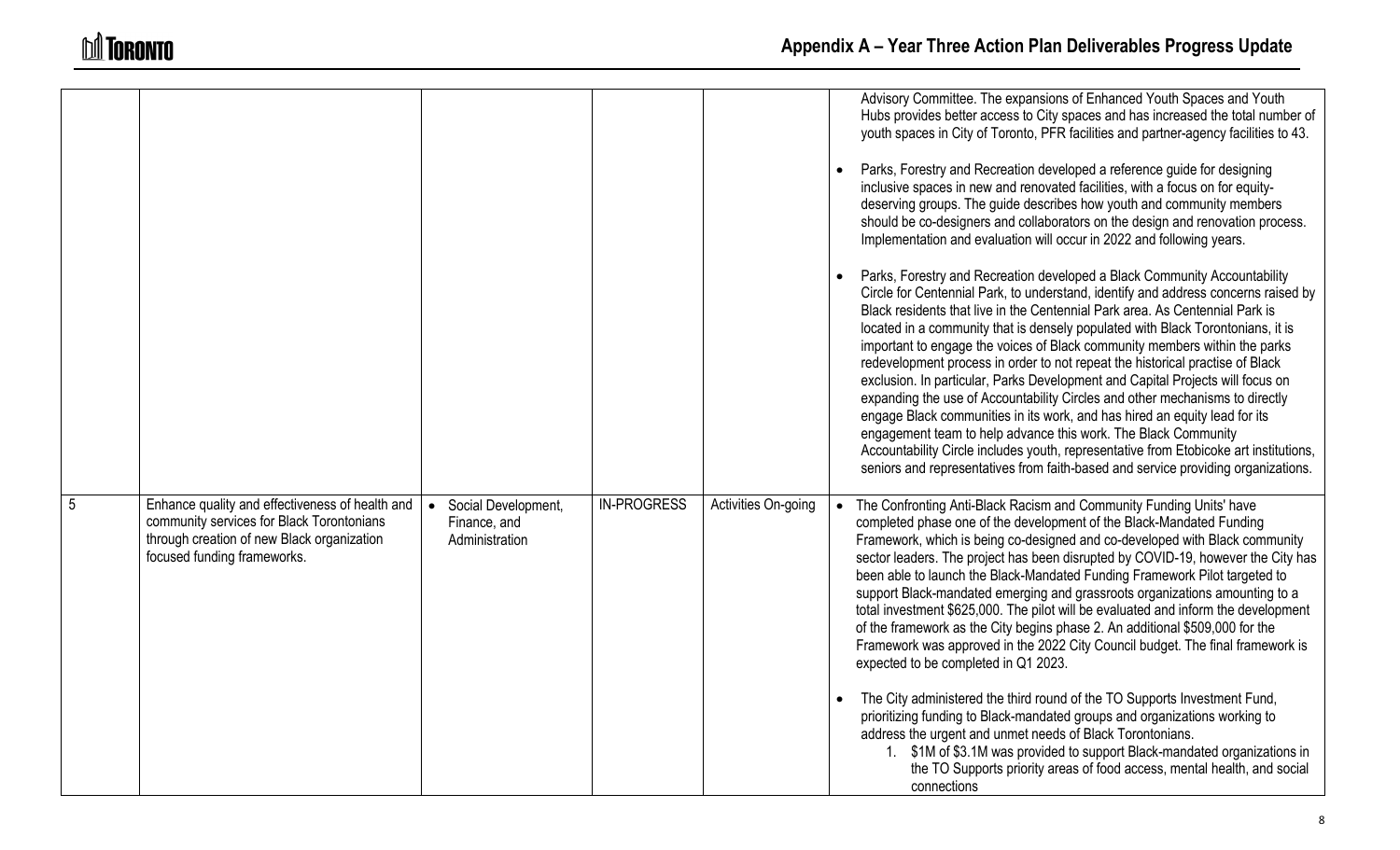# **M** TORONTO

| Rec#      | <b>Year 3 Key Deliverables</b>                                                                                                                                                                                                                                                                                                                                           | <b>City Leads</b>                                                                                                     | <b>Status</b>      | <b>Expected</b><br><b>Completion Date</b> | <b>Key Outputs and Short-term Outcomes</b>                                                                                                                                                                                                                                                                                                                                                                                                                                                                                                                                                                                                                                                                                                                                                                                                                                                                                                                                                                                                                                                                                                                                                                                                                                                                                                                                                                                                                                                                                                                                                                                                                                                                                                                                                                                                                                                                                                                                                                                                                                                                                                                                                                                                                                                                         |
|-----------|--------------------------------------------------------------------------------------------------------------------------------------------------------------------------------------------------------------------------------------------------------------------------------------------------------------------------------------------------------------------------|-----------------------------------------------------------------------------------------------------------------------|--------------------|-------------------------------------------|--------------------------------------------------------------------------------------------------------------------------------------------------------------------------------------------------------------------------------------------------------------------------------------------------------------------------------------------------------------------------------------------------------------------------------------------------------------------------------------------------------------------------------------------------------------------------------------------------------------------------------------------------------------------------------------------------------------------------------------------------------------------------------------------------------------------------------------------------------------------------------------------------------------------------------------------------------------------------------------------------------------------------------------------------------------------------------------------------------------------------------------------------------------------------------------------------------------------------------------------------------------------------------------------------------------------------------------------------------------------------------------------------------------------------------------------------------------------------------------------------------------------------------------------------------------------------------------------------------------------------------------------------------------------------------------------------------------------------------------------------------------------------------------------------------------------------------------------------------------------------------------------------------------------------------------------------------------------------------------------------------------------------------------------------------------------------------------------------------------------------------------------------------------------------------------------------------------------------------------------------------------------------------------------------------------------|
|           | Priority 3: Community Safety, Wellbeing, and Alternatives to Policing                                                                                                                                                                                                                                                                                                    |                                                                                                                       |                    |                                           |                                                                                                                                                                                                                                                                                                                                                                                                                                                                                                                                                                                                                                                                                                                                                                                                                                                                                                                                                                                                                                                                                                                                                                                                                                                                                                                                                                                                                                                                                                                                                                                                                                                                                                                                                                                                                                                                                                                                                                                                                                                                                                                                                                                                                                                                                                                    |
| 18.2 & 16 | Implement measures to stop racial profiling and<br>over-policing of Black Torontonians through the<br>development and implementation of new<br>alternative models. This will advance models of<br>policing that focus on community engagement,<br>including the implementation of community-led<br>safety initiatives and increased investments in<br>Black communities. | • Social Development<br>Finance and<br>Administration<br>• Toronto Police Services<br>• Toronto Transit<br>Commission | <b>IN-PROGRESS</b> | Activities On-going                       | Social Development, Finance and Administration established the Policing Reform<br>Unit to work towards 36 City Council directions to support policing reform. Through<br>the Policing Reform Unit the Toronto Community Crisis Support Service was<br>developed. Through partnerships with Community Anchor Partners with the<br>experience, skills, and expertise in using anti - racist, anti - oppressive and<br>culturally safe approaches to address the needs of people experiencing mental<br>health challenges and will work to address some of the service barriers Black and<br>Indigenous communities face. The selection of the Anchor partners aligns with the<br>Institutional level of the Ubuntu framework as the partners will cultivate new<br>cultures within their organizations to responding to residents within the city. Key<br>outcomes include:<br>1. Development of 4 partnerships with service-delivery partners such<br>as TAIBU Community Health Centre, who was selected as the<br>Northeast Anchor Partner. TAIBU has a proven track record of<br>providing Afrocentric models of Black health and well - being, in<br>addition to providing multidisciplinary supports and<br>culturally responsive referrals.<br>Future engagement opportunities will provide Black communities further<br>opportunities to inform and guide the delivery of the Toronto Community Crisis<br>Service pilots.<br>• Toronto Police Services (TPS) continues to work with Social Development,<br>Finance and Administration to advance the Action Plan:<br>1. In response to Action 16.1 carding has been eliminated as a<br>policing practice in 2017 as a result of Ontario Regulation<br>58/16. All officers were trained on the new legislation. Phase 1<br>of the Know Your Rights campaign explained the steps taken<br>to eliminate carding as a policing practice and regulate street<br>checks. Access to historical carding data continues to be<br>highly restricted under the Service's procedure 04-14<br>(Regulated Interactions). Internal consultations and<br>discussions are ongoing regarding direction on the retention of<br>this data.<br>TPS continues to work with the CABR Unit to review police use of<br>force protocol through an anti-Black Racism lens in response to |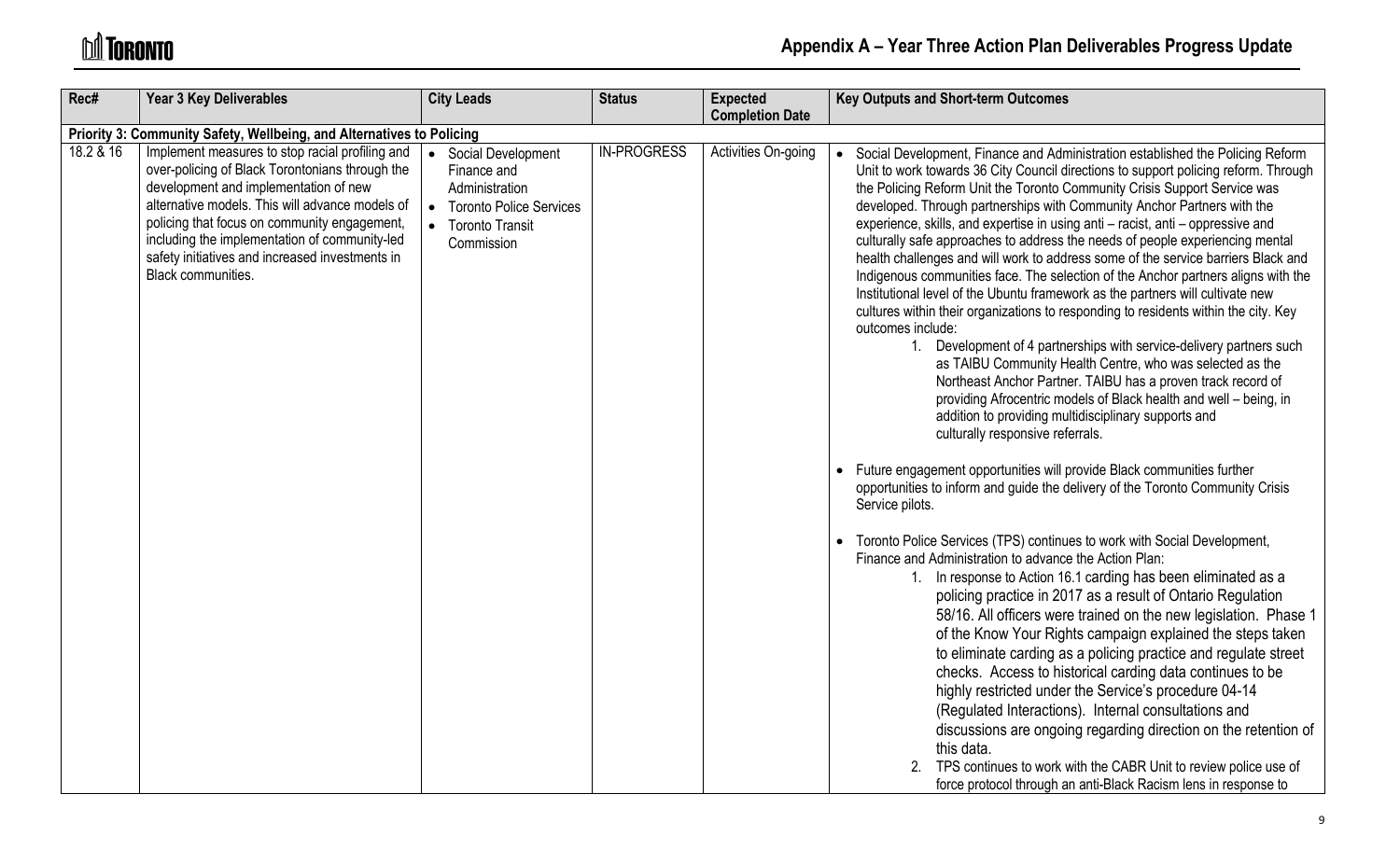|   |                                                |                                  |                    |                     | Action 16.3. The project working group has established a framework<br>to apply an anti-racism lens to Service Governance and have<br>completed a review of Chapter 1 of TPS Procedures. Next steps<br>include reviewing the framework with the CABR Unit and<br>incorporating the framework into the Governance procedure review<br>cycle.<br>3 <sub>1</sub><br>In response to Actions 16.4 and 16.5, a Fair and Unbiased Training<br>Curriculum framework in was drafted in consultation with subject<br>matter experts, community representatives with lived experience and<br>advisory panels to address Training will be mandatory for existing<br>and new Service members, with a suite of eLearning modules<br>developed for mandatory refresher training every 2 years on; while,<br>anti-Black racism training has been made a permanent component<br>of the In Service Training Program.<br>As a response to Action 16.5, working with the Confronting Anti-Black Racism Unit,<br>the Toronto Transit Commission (TTC) completed the roll out of anti-Black racism<br>training to Fare Inspectors and Special Constables. The TTC began expert and<br>community consultations on the TTC's Interim Use of Force and Use of Discretion<br>Policies, supported by expert consultants Dr. Scott Wortley and Dr. Akwasi Owusu-<br>Bempah. Consultations and draft of policies expected to be completed in Q2 2022.<br>Preliminary draft of In-Car Camera, Body Worn Camera, Data Equity policies in<br>progress.<br>• The TTC launched its new Fare Inspector and Special Constable Complaints<br>(FISCC) Office in June, 2021 as part of TTC's commitment to Embracing Diversity.<br>The FISCC Office reports to the inaugural Chief Diversity and Culture Officer under<br>TTC's Human Rights and Investigations Department, ensuring complaints are<br>addressed through a Human Rights lens. The FISCC Office's public complaints<br>procedures underwent extensive stakeholder review including the City's CABR unit<br>and Indigenous Affairs Office, Ontario Human Rights Commission and<br>Ombudsman Toronto Office. |
|---|------------------------------------------------|----------------------------------|--------------------|---------------------|-----------------------------------------------------------------------------------------------------------------------------------------------------------------------------------------------------------------------------------------------------------------------------------------------------------------------------------------------------------------------------------------------------------------------------------------------------------------------------------------------------------------------------------------------------------------------------------------------------------------------------------------------------------------------------------------------------------------------------------------------------------------------------------------------------------------------------------------------------------------------------------------------------------------------------------------------------------------------------------------------------------------------------------------------------------------------------------------------------------------------------------------------------------------------------------------------------------------------------------------------------------------------------------------------------------------------------------------------------------------------------------------------------------------------------------------------------------------------------------------------------------------------------------------------------------------------------------------------------------------------------------------------------------------------------------------------------------------------------------------------------------------------------------------------------------------------------------------------------------------------------------------------------------------------------------------------------------------------------------------------------------------------------------------------------------------------------------------------------------------------------------|
|   |                                                |                                  |                    |                     |                                                                                                                                                                                                                                                                                                                                                                                                                                                                                                                                                                                                                                                                                                                                                                                                                                                                                                                                                                                                                                                                                                                                                                                                                                                                                                                                                                                                                                                                                                                                                                                                                                                                                                                                                                                                                                                                                                                                                                                                                                                                                                                                   |
|   | <b>Priority 4: Black Community Resilience</b>  |                                  |                    |                     |                                                                                                                                                                                                                                                                                                                                                                                                                                                                                                                                                                                                                                                                                                                                                                                                                                                                                                                                                                                                                                                                                                                                                                                                                                                                                                                                                                                                                                                                                                                                                                                                                                                                                                                                                                                                                                                                                                                                                                                                                                                                                                                                   |
| 8 | Work collaboratively with Black communities to | Social Development,<br>$\bullet$ | <b>IN-PROGRESS</b> | Activities On-going | • In October 2021, City Council approved Toronto's Black Food Sovereignty Plan, a                                                                                                                                                                                                                                                                                                                                                                                                                                                                                                                                                                                                                                                                                                                                                                                                                                                                                                                                                                                                                                                                                                                                                                                                                                                                                                                                                                                                                                                                                                                                                                                                                                                                                                                                                                                                                                                                                                                                                                                                                                                 |
|   | improve food access for Black Torontonians     | Finance, and                     |                    |                     | Confronting Anti-Black Racism Unit interdivisional strategy working to address the                                                                                                                                                                                                                                                                                                                                                                                                                                                                                                                                                                                                                                                                                                                                                                                                                                                                                                                                                                                                                                                                                                                                                                                                                                                                                                                                                                                                                                                                                                                                                                                                                                                                                                                                                                                                                                                                                                                                                                                                                                                |
|   | with low income through food sovereignty       | Administration                   |                    |                     | issue of Black food insecurity. With a total of 45 actions over 5 years, the Plan and                                                                                                                                                                                                                                                                                                                                                                                                                                                                                                                                                                                                                                                                                                                                                                                                                                                                                                                                                                                                                                                                                                                                                                                                                                                                                                                                                                                                                                                                                                                                                                                                                                                                                                                                                                                                                                                                                                                                                                                                                                             |
|   | initiatives                                    | <b>Toronto Public Health</b>     |                    |                     | was developed in consultation with more than 200 Black residents, Black-serving                                                                                                                                                                                                                                                                                                                                                                                                                                                                                                                                                                                                                                                                                                                                                                                                                                                                                                                                                                                                                                                                                                                                                                                                                                                                                                                                                                                                                                                                                                                                                                                                                                                                                                                                                                                                                                                                                                                                                                                                                                                   |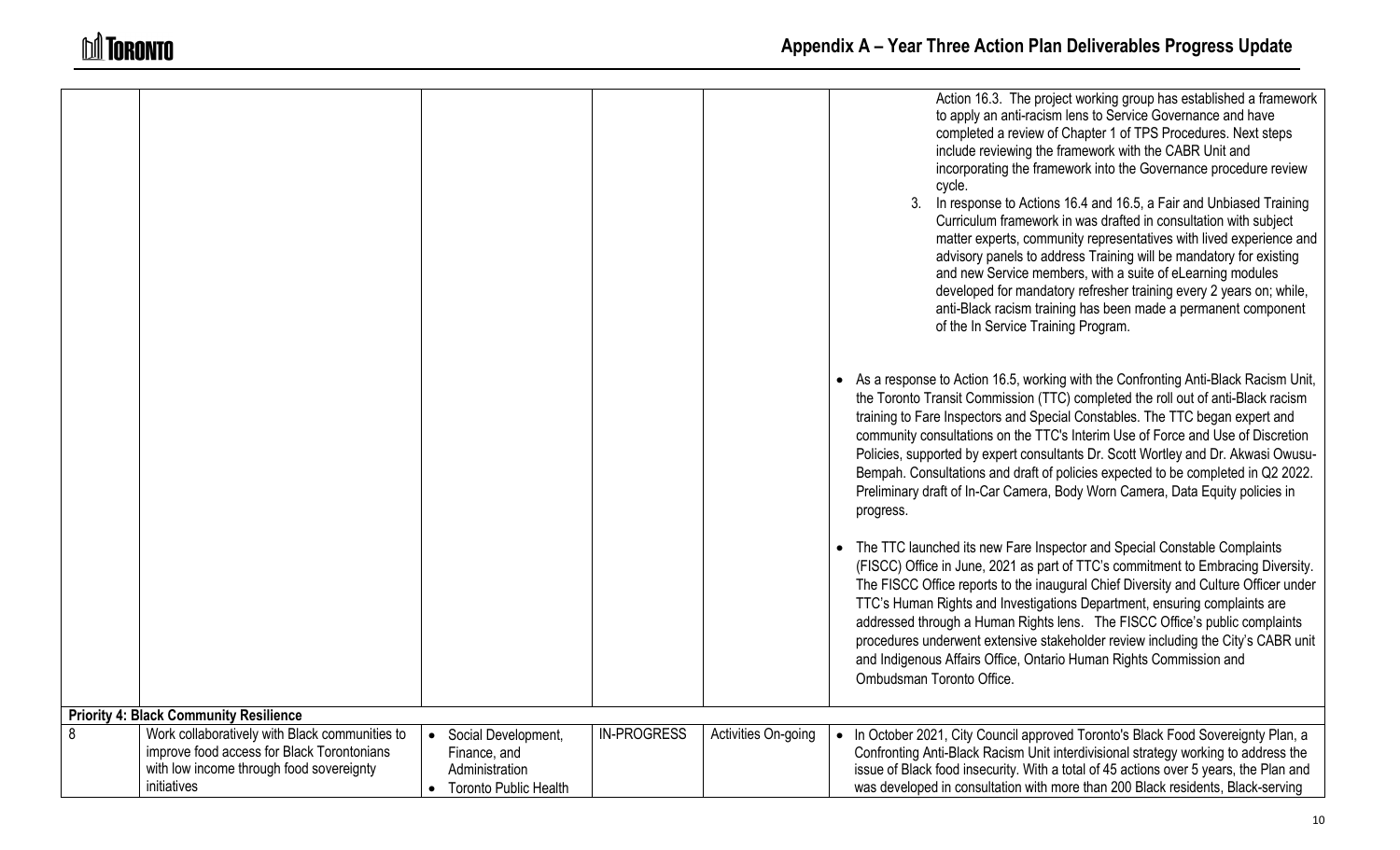|    |                                                                                                                                                                                                                              |                                                                                                                                                                   |                    |                     | food organizations and nine City Divisions. Projects funded in Year Three include<br>the development of three community policy papers to inform community priorities<br>for Black Food Sovereignty and a youth food sovereignty research documentary.                                                                                                                                                                                                                                                                                                                                                                                                                                                                                                                                                                                                                                                                                                                                                                                                                                                                                                                                                                                                                                                                                                                                                                                                                                                                                                                                                                                                                                                                                                                                                                                                                                                                                                                                                                                                               |
|----|------------------------------------------------------------------------------------------------------------------------------------------------------------------------------------------------------------------------------|-------------------------------------------------------------------------------------------------------------------------------------------------------------------|--------------------|---------------------|---------------------------------------------------------------------------------------------------------------------------------------------------------------------------------------------------------------------------------------------------------------------------------------------------------------------------------------------------------------------------------------------------------------------------------------------------------------------------------------------------------------------------------------------------------------------------------------------------------------------------------------------------------------------------------------------------------------------------------------------------------------------------------------------------------------------------------------------------------------------------------------------------------------------------------------------------------------------------------------------------------------------------------------------------------------------------------------------------------------------------------------------------------------------------------------------------------------------------------------------------------------------------------------------------------------------------------------------------------------------------------------------------------------------------------------------------------------------------------------------------------------------------------------------------------------------------------------------------------------------------------------------------------------------------------------------------------------------------------------------------------------------------------------------------------------------------------------------------------------------------------------------------------------------------------------------------------------------------------------------------------------------------------------------------------------------|
|    |                                                                                                                                                                                                                              |                                                                                                                                                                   |                    |                     | • Food-related activities originally housed under Toronto Public Health have been<br>moved under the administration of Social Development, Finance and<br>Administration's Poverty Reduction Strategy Office.                                                                                                                                                                                                                                                                                                                                                                                                                                                                                                                                                                                                                                                                                                                                                                                                                                                                                                                                                                                                                                                                                                                                                                                                                                                                                                                                                                                                                                                                                                                                                                                                                                                                                                                                                                                                                                                       |
| 10 | Improve shelter and housing conditions for<br>Black residents through the creation of<br>corporate anti-Black racism plans and<br>collaboration with community partners to<br>address gentrification and Black displacement. | • Toronto Community<br>Housing Corporation<br>• Social Development,<br>Finance, and<br>Administration<br>• Shelter, Support, and<br><b>Housing Administration</b> | <b>IN-PROGRESS</b> | Activities On-going | • The Growing in Place initiative, which seeks to address the gentrification and<br>displacement of Black communities continues to move forward in spite of delays<br>due to COVID-19. The CABR Unit is currently working with the interdivisional<br>teams - Economic Development and Culture and City Planning - on both the Little<br>Jamaica and Jane and Finch Initiatives. The CABR Unit continues as an integral<br>member of the Little Jamaica Interdivisional Team and has worked to ensure all<br>staff supporting this initiative participated in mandatory anti-Black racism training to<br>ensure staff could proactively embed an Anti-Black Racism Lens to all aspects of<br>their work, while the Jane Finch Initiative will build on the Growing in Place<br>Framework.<br>• Housing initiatives have continued to move forward despite the impact of COVID-<br>19. Shelter, Support and Housing Administration (SSHA) with the support of the<br>Confronting Anti-Black Racism Unit and many other divisions, continues to<br>advance the following:<br>1. Race-based data collection, specifically related to action 10.6 and<br>10.7, SSHA will begin to collect system-wide race-based data.<br>SSHA has created and staffed a Business Analyst to support the<br>use of race-based data in the divisions work;<br>2. Application of an Anti-Black Racism lens to existing shelter<br>standards and the Eviction Prevention framework in response to<br>actions 10.2. SSHA will begin with the procurement of a facilitator<br>engage in consultation with Black service user belonging to key sub-<br>populations: Women, 2SLGBTQ+ youth and families.<br>3. SSHA is currently completing Technical Guidelines review to be<br>published mid-2022. This review will assist in helping to define<br>space for Black shelter users including Black queer youth.<br>Collaborating with action item lead for 10.2 and 10.6 to add<br>conversation about defining safe space to consultation process.<br>Consultation process will begin Q1 2022. |
|    |                                                                                                                                                                                                                              |                                                                                                                                                                   |                    |                     | 4. In reviewing recommendations, actions 10.1, 10.7 and 10.8 have<br>been shifted from SSHA to the Housing Secretariat.                                                                                                                                                                                                                                                                                                                                                                                                                                                                                                                                                                                                                                                                                                                                                                                                                                                                                                                                                                                                                                                                                                                                                                                                                                                                                                                                                                                                                                                                                                                                                                                                                                                                                                                                                                                                                                                                                                                                             |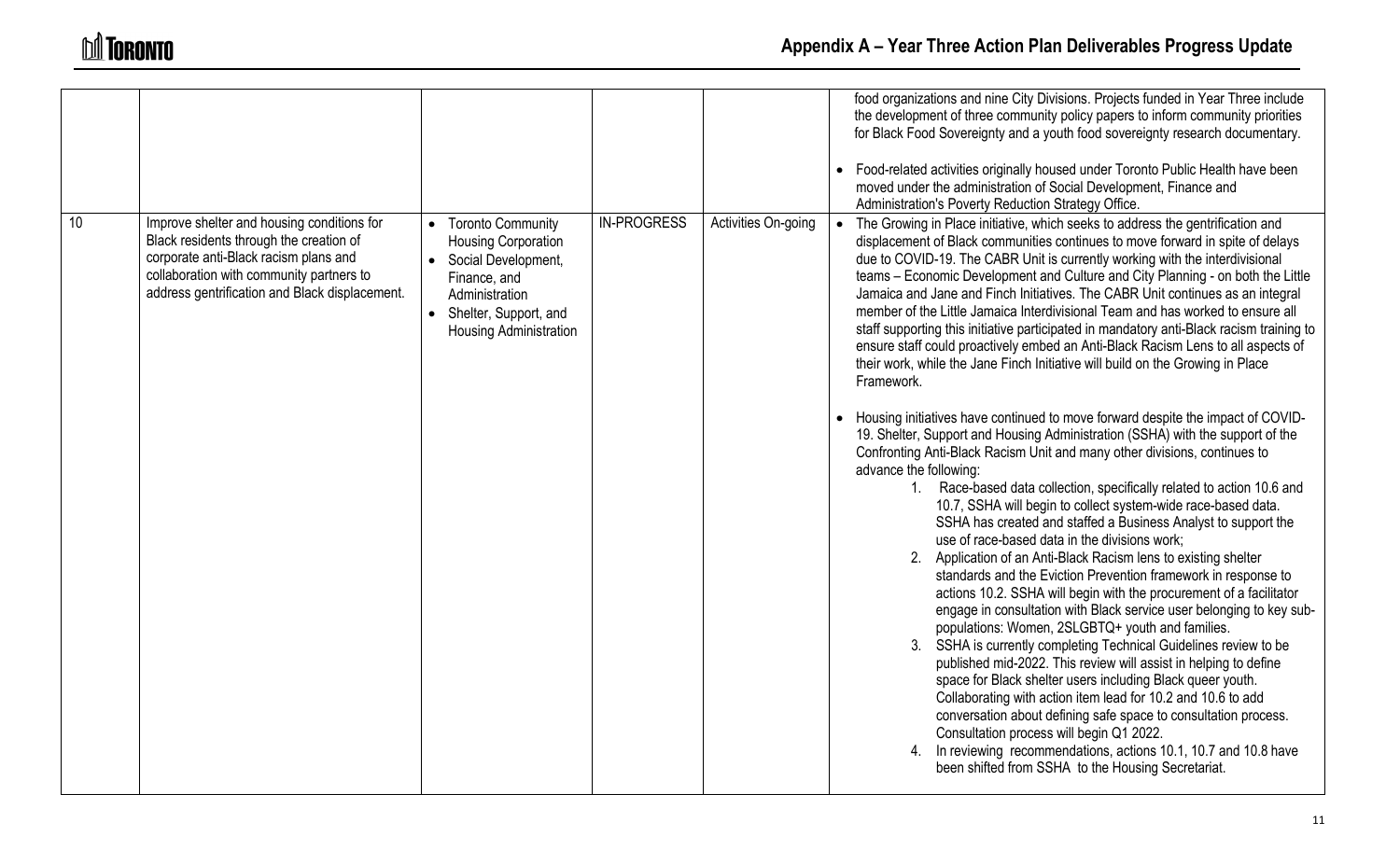|                             |                                                                                                                                                                                                          |                                                                                    |                    |                     | • In February 2021, Toronto Community Housing Corporation (TCHC) developed the<br>TCHC Confronting Anti-Black Racism Strategy and an 8-Point Plan to systemically<br>address anti-Black racism within the context of social housing. Over 600 TCHC<br>tenants and staff participated in the development of the strategy, to directly<br>address the roots of anti-Black racism for TCHC both as an employer and as a<br>social housing provider. Key outcomes of this include:<br>1. The creation Centre for Advancing the Interests of Black People in<br>December 2021, where TCHC provided a 3-year, multi-million dollar<br>investment to launch the Centre to lead in the execution of the<br>TCHC CABR Strategy to transform the experiences of Black tenants<br>and staff.<br>2.<br>Hiring of nine (9) full time employees to support the Centre. TCHC<br>procured Support and Growth as an alternative Employee and<br>Family Assistane Program program to provide culturally responsive<br>and trauma informed praxis for Black Staff.                                                    |
|-----------------------------|----------------------------------------------------------------------------------------------------------------------------------------------------------------------------------------------------------|------------------------------------------------------------------------------------|--------------------|---------------------|----------------------------------------------------------------------------------------------------------------------------------------------------------------------------------------------------------------------------------------------------------------------------------------------------------------------------------------------------------------------------------------------------------------------------------------------------------------------------------------------------------------------------------------------------------------------------------------------------------------------------------------------------------------------------------------------------------------------------------------------------------------------------------------------------------------------------------------------------------------------------------------------------------------------------------------------------------------------------------------------------------------------------------------------------------------------------------------------------|
| $\overline{4}$<br>&<br>22.2 | Improve the quality and availability of City<br>programmed community mental health services<br>for Black Torontonians through community<br>partnership and Black mental health<br>awareness.             | Social Development,<br>Finance, and<br>Administration<br>• Toronto Public Health   | <b>IN-PROGRESS</b> | Activities On-going | • Due to the COVID-19 pandemic, a number to Toronto Public Health (TPH) actions<br>have been paused. In response to COVID-19, TPH worked with partners, including<br>SDFA to tailor its COVID-19 response efforts to the unique experiences and needs<br>of equity-deserving groups, including Black Torontonians.<br>The City allocated \$293,000 to six Black-mandated agencies through its TO<br>Supports: COVID-19 Equity Action Plan, and \$670,000 to eleven Black-mandated<br>agencies through its Mental Health Support Strategy, to provide culturally-<br>responsive and appropriate mental health supports to Black Torontonians<br>• As a part of Action 22.2, the Confronting Anti-Black Racism Unit in partnership with<br>TAIBU Community Health Centre, launched Black Mental Health Week 2021<br>building on the success of Black Mental Day, originally proclaimed by the City in<br>2019:<br>1. The CABR Unit partnered with 10 Black-mandated groups and<br>organizations who animated spaces across the City.<br>2. \$50,000 invested to support Black community initiatives. |
| 15                          | Support Black-owned businesses to better<br>recover from COVID-19, compete and thrive in<br>Toronto as part of the City programs in<br>including Digital Main Street and Social<br>Procurement Programs. | <b>Economic Development</b><br>and Culture<br><b>Toronto Transit</b><br>Commission | <b>IN-PROGRESS</b> | Activities On-going | Economic, Development and Culture will advance specific projects aligned with<br>Action 15, key outcomes include:<br>1. Development of the Councillor Fillion design and launch a Section<br>37 funded square foot Food Hall. As part of this project, staff<br>assisted with the selection of vendors for the Food Hall, developing                                                                                                                                                                                                                                                                                                                                                                                                                                                                                                                                                                                                                                                                                                                                                               |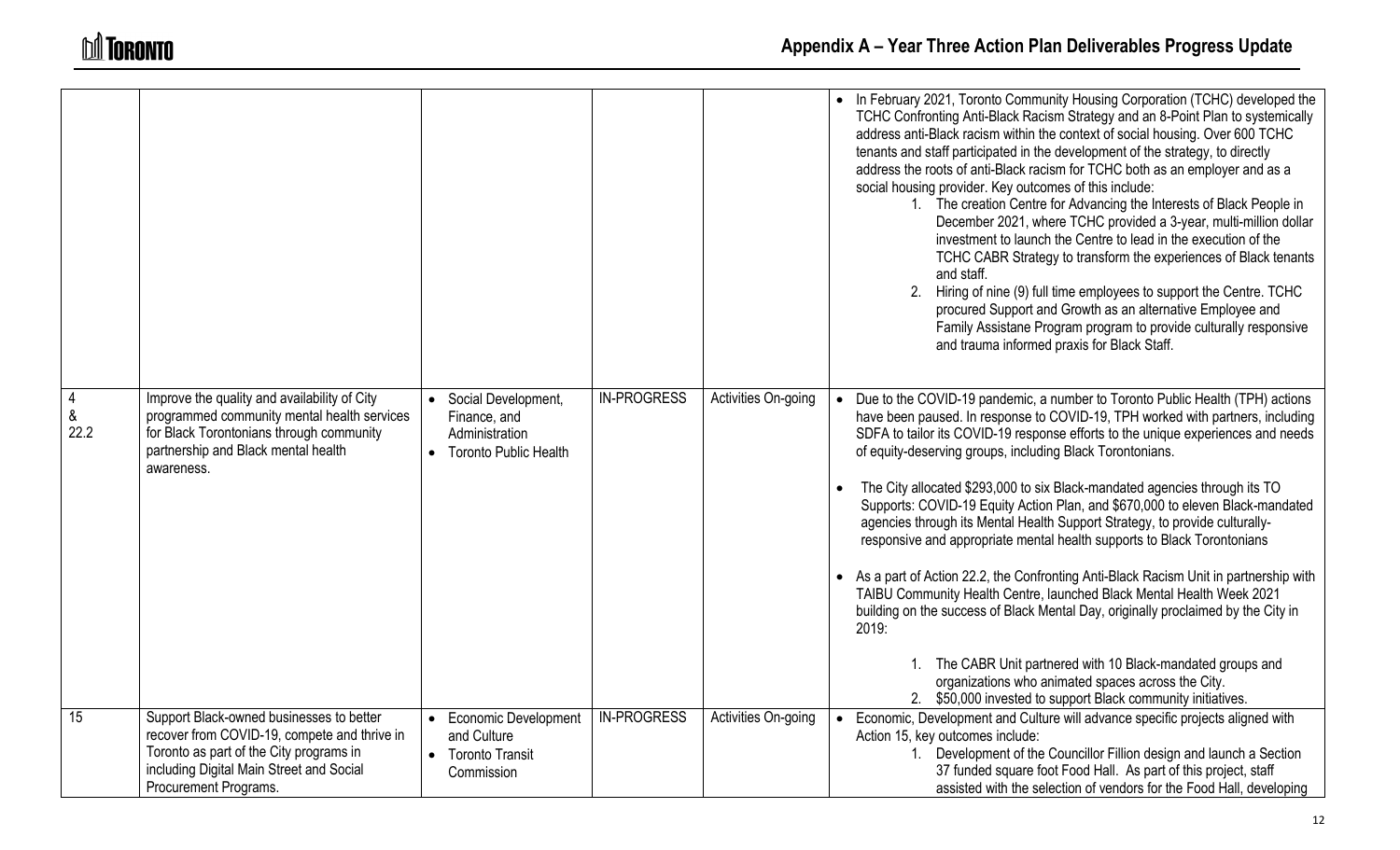|      |                                                                                                                                                                              | Social Development,<br>Finance, and<br>Administration                                                                                                                           |                    |                     | a training program that will employ at-risk youth who can for the<br>food service industry, and will support the Black Food Sovereignty<br>Plan by developing and incorporating diversity requirements into the<br>third party operator's agreement.<br>The Toronto Transit Commission is in the process of developing of a Procurement                                                                                                                                                                                                                                                                                                                                                                                                                                                                                                                                                                                                                                                                                                                                                                                                                                                                                                                       |
|------|------------------------------------------------------------------------------------------------------------------------------------------------------------------------------|---------------------------------------------------------------------------------------------------------------------------------------------------------------------------------|--------------------|---------------------|---------------------------------------------------------------------------------------------------------------------------------------------------------------------------------------------------------------------------------------------------------------------------------------------------------------------------------------------------------------------------------------------------------------------------------------------------------------------------------------------------------------------------------------------------------------------------------------------------------------------------------------------------------------------------------------------------------------------------------------------------------------------------------------------------------------------------------------------------------------------------------------------------------------------------------------------------------------------------------------------------------------------------------------------------------------------------------------------------------------------------------------------------------------------------------------------------------------------------------------------------------------|
|      |                                                                                                                                                                              |                                                                                                                                                                                 |                    |                     | Equity Policy to ensure inclusive RFP process that prioritizes racial equity and<br>addressing anti-Black racism while improving and eliminating barriers to<br>conducting business with the TTC. The TTC continues to support the City's<br>initiatives including efforts to develop a supplier base that can provide economic<br>development outcomes for Black communities in collaboration with the CABR Unit.                                                                                                                                                                                                                                                                                                                                                                                                                                                                                                                                                                                                                                                                                                                                                                                                                                            |
|      |                                                                                                                                                                              |                                                                                                                                                                                 |                    |                     | • Through the City's AnchorTO Network, the Poverty Reduction Strategy Office in<br>collaboration with the Confronting Anti-Black Racism Unit is currently leading<br>market research and analysis to better map the Black-led business landscape,<br>developing enhanced support resources for Black-led and other diverse vendors<br>and institutions, and developing an online business hub to support and increase<br>purchasing of anchor institutions from diverse businesses and social enterprises<br>with a specific focus on Black-owned businesses. AnchorTO has designed and is<br>implementing a stakeholder-informed resource co-development process to support<br>Black-owned businesses to further engage and participate in social procurement<br>activities with anchor institutions including the City of Toronto. Key outcomes from<br>this process:<br>1. Stakeholder engagement with groups including Mayor's Roundtable<br>on Black Business, the Black Business Professionals Association<br>and the Canadian Back Chamber of Commerce.<br>Partnership with a Black-led community organization Social<br>Economy through Social Inclusion (SETSI) to lead market analysis<br>and Black-owned business resource development activities. |
| 13.2 | Enhance the quality of targeted employment<br>and skills development programs in community<br>hubs and Black-focused organizations and<br>Black focused employment agencies. | Parks, Forestry, and<br>Recreation<br>People and Equity<br><b>Toronto Transit</b><br>Commission<br>Social Development,<br>Finance, and<br>Administration<br>• People and Equity | <b>IN-PROGRESS</b> | Activities On-going | Through Social Development, Finance and Administration, the Youth Employment<br>Partnerships (YEP) Network developed and delivered through the Summer Front-<br>line Workers Series in partnership with Black Youth Jobs a workshop that focused<br>specifically on Toronto supports and employment opportunities for Black youth<br>between the ages of 16-29. Over 140 frontline staff from both City of Toronto and<br>Youth Focused Employment Partners in the sessions. Presentation partners<br>included:<br>1. Black Youth Jobs<br>2. Youth Employment Services (YES) BizStart Entrepreneurship program                                                                                                                                                                                                                                                                                                                                                                                                                                                                                                                                                                                                                                                |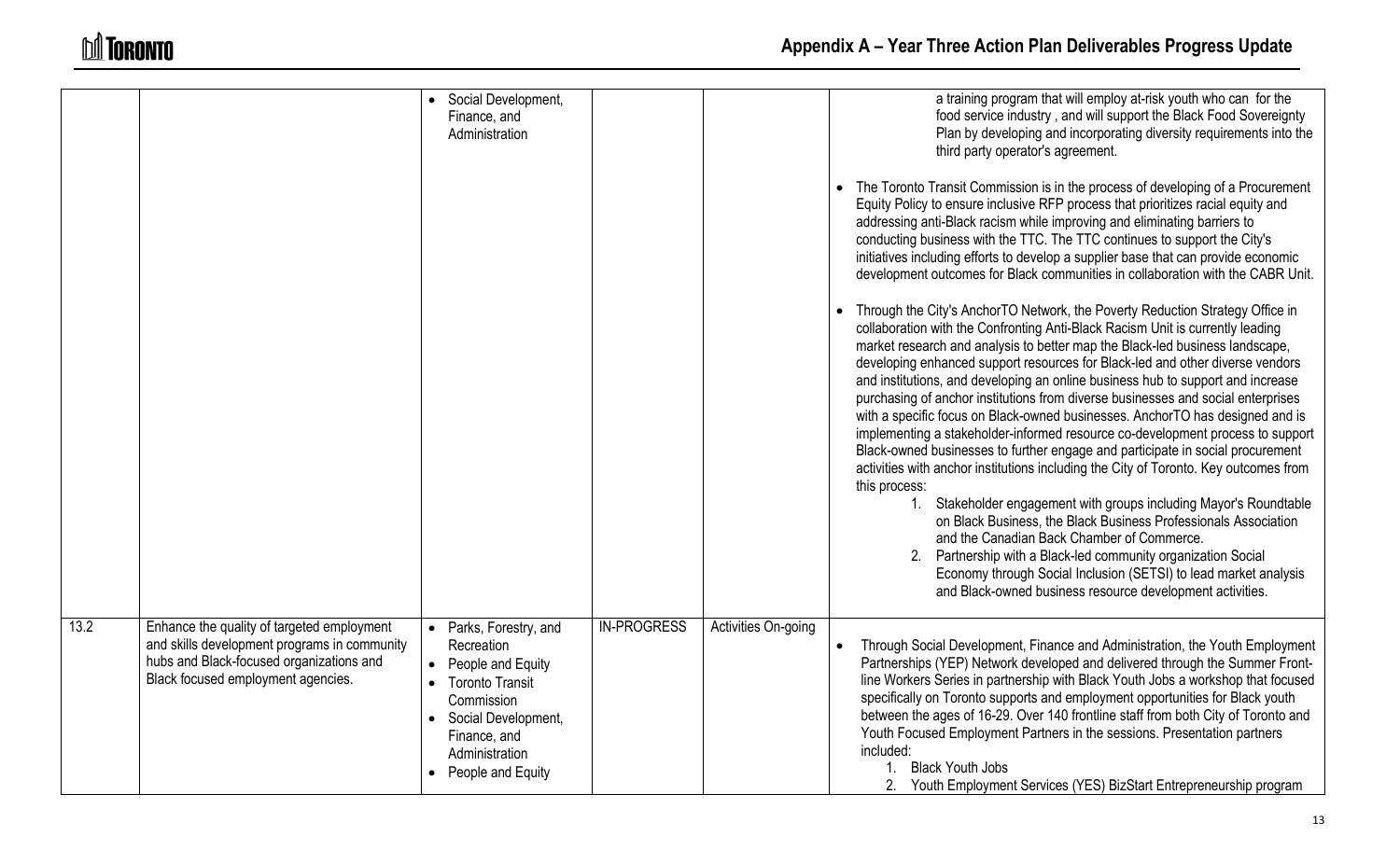| <b>Toronto Employment</b> | Black Coalition for AIDS Prevention (Black CAP)                                                                                                                                                                                                                                                                                                                                                                                                                                                                                                                                                                                                                                                                                                                                                                                                                                                                                                                                                                                                                                                                           |
|---------------------------|---------------------------------------------------------------------------------------------------------------------------------------------------------------------------------------------------------------------------------------------------------------------------------------------------------------------------------------------------------------------------------------------------------------------------------------------------------------------------------------------------------------------------------------------------------------------------------------------------------------------------------------------------------------------------------------------------------------------------------------------------------------------------------------------------------------------------------------------------------------------------------------------------------------------------------------------------------------------------------------------------------------------------------------------------------------------------------------------------------------------------|
| and Social Services       | 4. Arab Community Centre of Toronto                                                                                                                                                                                                                                                                                                                                                                                                                                                                                                                                                                                                                                                                                                                                                                                                                                                                                                                                                                                                                                                                                       |
|                           | 5. Toronto Community Benefits Network - Next Gen Builders                                                                                                                                                                                                                                                                                                                                                                                                                                                                                                                                                                                                                                                                                                                                                                                                                                                                                                                                                                                                                                                                 |
|                           | People and Equity's Diversity and Inclusion Unit is in charge of the City of Toronto<br>Social media platforms and online branding, given the City's commitment to<br>workforce equity and increased representation of Black Talent across Toronto<br>Public Service, the Diversity & Inclusion Unit continues efforts to position the City<br>as an employer of Choice for Black folks by strengthening representation in roles<br>that are posted all City employement social media platforms.<br>People and Equity Black Talent Specialist through community engagement<br>participated in employment focused skills development workshops and networking<br>events with Black focused organizations to promote the City of Toronto as<br>employer of choice for Black talent; worked with employment focused community                                                                                                                                                                                                                                                                                                |
|                           | agencies to source and recruit Black talent.                                                                                                                                                                                                                                                                                                                                                                                                                                                                                                                                                                                                                                                                                                                                                                                                                                                                                                                                                                                                                                                                              |
|                           | Development of the Recreation Worker Outreach Plan to Support Black Youth<br>Hiring by Parks, Forestry and Recreation in partnership with the Confronting Anti-<br>Black Racism Unit, Toronto Employment and Social Services, Social<br>Development, Finance and Administration, Toronto Community Housing<br>Corporation, to enhance Black youths access to supports and tools to navigate<br>City hiring process or pre-requisite certifications for employment in recreation:<br>1. To date, there have been 34 employment information and employment<br>readiness workshops delivered largely by Parks, Forestry and<br>Recreation's 31 Youth Outreach Workers and Youth Recreation<br>Programmers to a combined 1,012 youth primarily between the ages 14-<br>18.<br>2. These sessions have been directed to reach Black and marginalized<br>youth and are designed to inform youth on the variety of jobs that are<br>available, the qualifications required, how to apply, and to provide<br>support with resume writing and interview preparation. 100 Black youth<br>completed the employment readiness program. |
|                           | Due to COVID-19, the hiring of Recreation workers was scaled back as<br>required certifications such as first aid was not able to be completed by<br>youth. 23 youth were employed as Recreation Workers.                                                                                                                                                                                                                                                                                                                                                                                                                                                                                                                                                                                                                                                                                                                                                                                                                                                                                                                 |
|                           | The City launched Oakwood & Vaughn Youth Space in September 2021 to<br>support the increase in Black youth employment and training focused on                                                                                                                                                                                                                                                                                                                                                                                                                                                                                                                                                                                                                                                                                                                                                                                                                                                                                                                                                                             |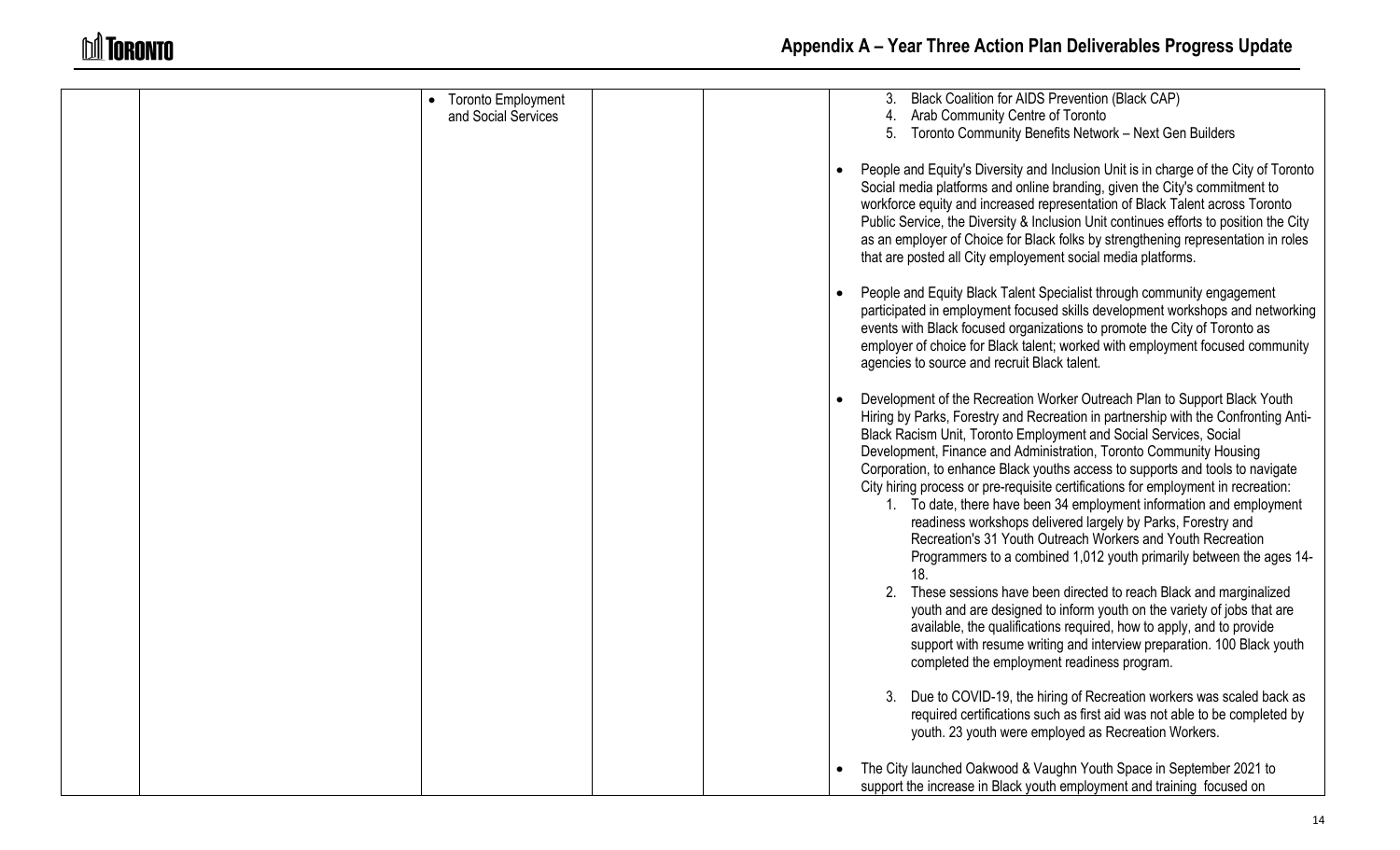|  | employment and training for youth participants, specifically Black youth as the |
|--|---------------------------------------------------------------------------------|
|  | space is located in Little Jamaica:                                             |
|  | 200 participants in Black Youth Leadership Program;                             |
|  | 2. 47 youth in Elevate and B-You program, 65 active youth from Oakwood          |
|  | & Vaughn, in various programs including: counselling, case-                     |
|  | management, youth justice, education and employment;                            |
|  | 3. 3 youth interning with local Business Improvement Area                       |

## **DIVISION-LED ACTIVITIES**

| Rec# | <b>Year3 Key Deliverables</b>                                                                                                                                                                                 | <b>City Leads</b>          | <b>Status</b>      | <b>Expected</b><br><b>Completion Date</b> | <b>Key Outputs and Short-term Outcomes</b>                                                                                                                                                                                                                                                                                                                                                                                                                                                                                                                                                                                                                                                                                                                                                                                                                                                                                                                                                                                                                                                                                                                                                                                                                                                                                                                                                                                                                                                                                                                                               |
|------|---------------------------------------------------------------------------------------------------------------------------------------------------------------------------------------------------------------|----------------------------|--------------------|-------------------------------------------|------------------------------------------------------------------------------------------------------------------------------------------------------------------------------------------------------------------------------------------------------------------------------------------------------------------------------------------------------------------------------------------------------------------------------------------------------------------------------------------------------------------------------------------------------------------------------------------------------------------------------------------------------------------------------------------------------------------------------------------------------------------------------------------------------------------------------------------------------------------------------------------------------------------------------------------------------------------------------------------------------------------------------------------------------------------------------------------------------------------------------------------------------------------------------------------------------------------------------------------------------------------------------------------------------------------------------------------------------------------------------------------------------------------------------------------------------------------------------------------------------------------------------------------------------------------------------------------|
|      | Divisional-led Work Plan Actions - Year Three                                                                                                                                                                 |                            |                    |                                           |                                                                                                                                                                                                                                                                                                                                                                                                                                                                                                                                                                                                                                                                                                                                                                                                                                                                                                                                                                                                                                                                                                                                                                                                                                                                                                                                                                                                                                                                                                                                                                                          |
| 1.2  | Increase supply and variety of culturally<br>appropriate before and after school programs<br>with clear learning objectives, including STEAM<br>(science, technology, engineering, arts and<br>math) programs | <b>Children's Services</b> | <b>IN-PROGRESS</b> | Activities On-going to<br>Year 5          | Children's Services, Toronto Early Learning & Child Care Services (TELCCS)<br>has implemented a number of practices to support culturally safe and<br>appropriate programming for Black children (i.e. updates to the use of terms<br>endearment, etc.). This work will continue in 2022. The TELCCS also<br>established a CABR Working group to operationalize and implement CABR<br>activities within its programs.<br>Children's Services obtained feedback on the EarlyON Operating and Program<br>Standards from Black Leaders and families. The feedback received will be used<br>to inform the Guide Book on Standards of Practice for the sector. Through<br>Children's Services, 478 Black families were engaged in 2019, as part of a<br>service planning exercise. The vast majority of Black families that were<br>engaged, completed a survey (408 respondents identified as Black (African,<br>Afro-Caribbean, African-Canadian descent). 70 parents participated in pop-up<br>engagements. There were 15 Black Leaders that took part in our engagement<br>with Black Sector Leaders in EarlyON.<br>Children's Services has also begun the Every Child Belongs (ECB) Review of<br>Services for Black Children and Families. Preliminary insights from service<br>planning engagements in 2019, found that Black families and families with a<br>child with extra support needs were the least likely to feel that programs were<br>culturally reflective. The review was launched to identify opportunities to better<br>support Black children with extra support needs. |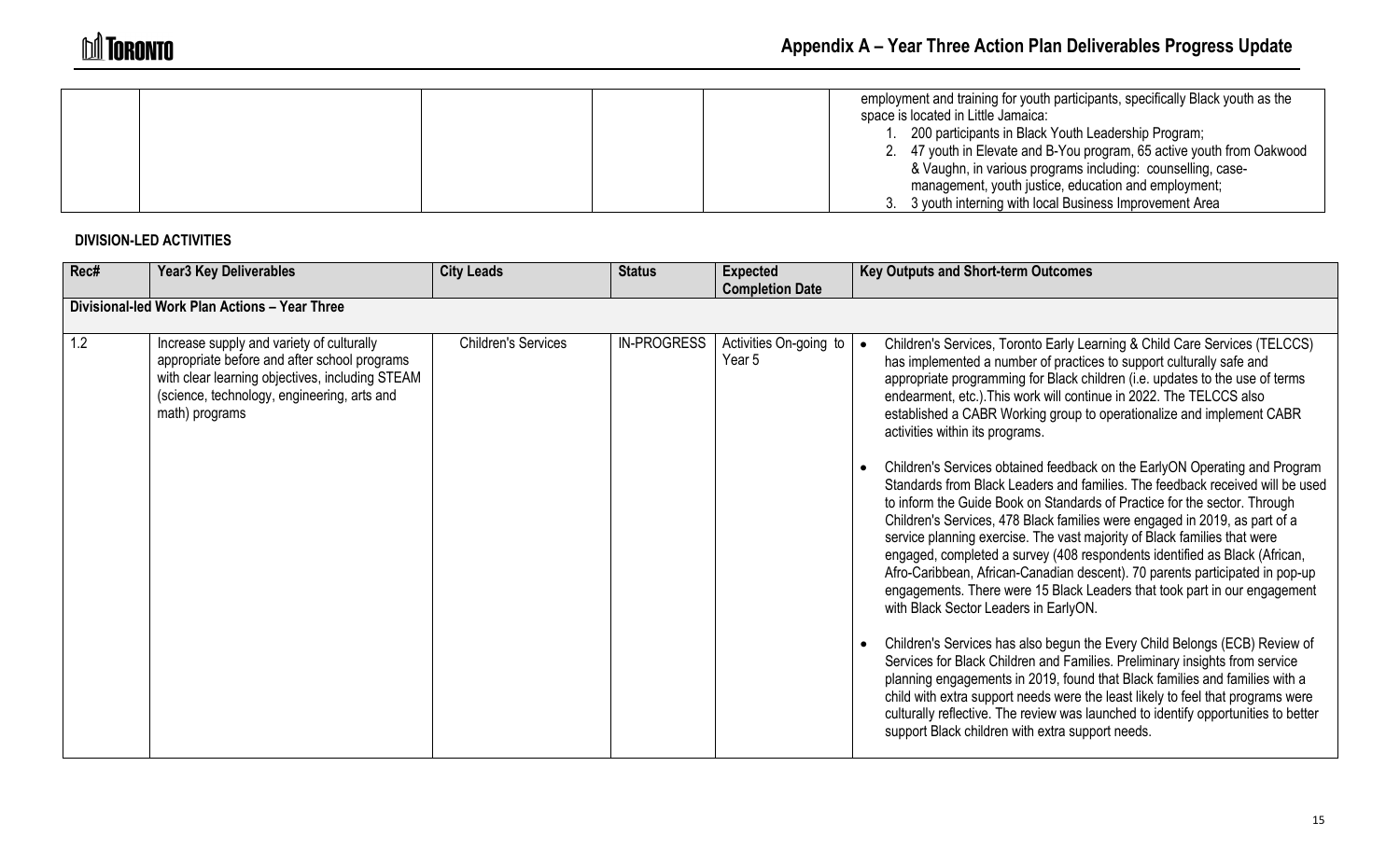| Rec# | <b>Year3 Key Deliverables</b>                                                                                                                                                                 | <b>City Leads</b>                                      | <b>Status</b>      | <b>Expected</b><br><b>Completion Date</b> | <b>Key Outputs and Short-term Outcomes</b>                                                                                                                                                                                                                                                                                                                                                                                                                                                                                                                                                                                                                                                                                                                                                                                                                                                                                                                                                                                                                            |
|------|-----------------------------------------------------------------------------------------------------------------------------------------------------------------------------------------------|--------------------------------------------------------|--------------------|-------------------------------------------|-----------------------------------------------------------------------------------------------------------------------------------------------------------------------------------------------------------------------------------------------------------------------------------------------------------------------------------------------------------------------------------------------------------------------------------------------------------------------------------------------------------------------------------------------------------------------------------------------------------------------------------------------------------------------------------------------------------------------------------------------------------------------------------------------------------------------------------------------------------------------------------------------------------------------------------------------------------------------------------------------------------------------------------------------------------------------|
|      | Divisional-led Work Plan Actions - Year Three                                                                                                                                                 |                                                        |                    |                                           |                                                                                                                                                                                                                                                                                                                                                                                                                                                                                                                                                                                                                                                                                                                                                                                                                                                                                                                                                                                                                                                                       |
| 1.3  | Support effective Black youth leadership<br>programs, including rites of passage, civic<br>community leadership.                                                                              | • Social Development,<br>Finance and<br>Administration | <b>COMPLETE</b>    | Activities On-going                       | The City provided a third year of funding for Black Youth Leadership grants to the<br>following groups:<br>\$52,000 to CEE Centre for Young Black Professionals for delivery of the CEE<br>Leaders program<br>\$54,000 to Harriet Tubman Community Organization for delivery of the NICHE<br>program<br>\$174,988 to Delta Family Resource Centre for the Olori program<br>CEE Leaders engaged 10 Black youth aged 18-29 in a skills training program.<br>These 10 youth then mentored 90 middle and high school youth between the<br>ages of 11 and 17<br>Harriet Tubman Community Organization engaged 109 Black youth in a series<br>of 9 workshops via two intakes of the NICHE program, a 4-day certificate<br>training program for young Black frontline professionals aged 18-30<br>After COVID-related delays, the Olori project was restarted in the summer and<br>has hired a mental health navigator to build relationships with youth on health<br>issues and is working on a formalized evaluation framework. Youth councils<br>have begun to meet again |
| 1.4  | Increase hiring of Black Torontonians and<br>partnerships with diverse Black communities to<br>ensure that children and youth programs reflect<br>the diversity of the communities they serve | • Children's Service                                   | <b>IN-PROGRESS</b> | Activities On-going                       | Children's Services is working to facilitate partnerships with Black-mandated<br>organizations. The Toronto Children and Family Network (TCFN) secured two<br>Black External Consultants to support the Network with establishing partnership<br>with B3 organizations and increasing the Network's membership to include<br>Black-mandated organizations.                                                                                                                                                                                                                                                                                                                                                                                                                                                                                                                                                                                                                                                                                                            |
| 6.2  | Develop and implement an outreach initiative to<br>recruit and support diverse Black Torontonians<br>for leadership and governance roles in health<br>and community organizations             | Social Development,<br>Finance, & Administration       | <b>IN-PROGRESS</b> | Activities On-going                       | TAIBU Community Health Centre in partnership with Boys and Girls Club of<br>Scarborough, Alpha Kappa Alpha Toronto Chapter and the University of Toronto<br>Scarborough engaged 32 youth in 42 governance training sessions and 63<br>board members in 14 board training sessions. Additionally, 17 members of the<br>Black community were trained on governance and leadership development, 8<br>mainstream organizations were trained in anti-Black racism and 5 grassroots<br>community-based organizations participated in one-on-one intensive mentorship<br>and coaching sessions.                                                                                                                                                                                                                                                                                                                                                                                                                                                                              |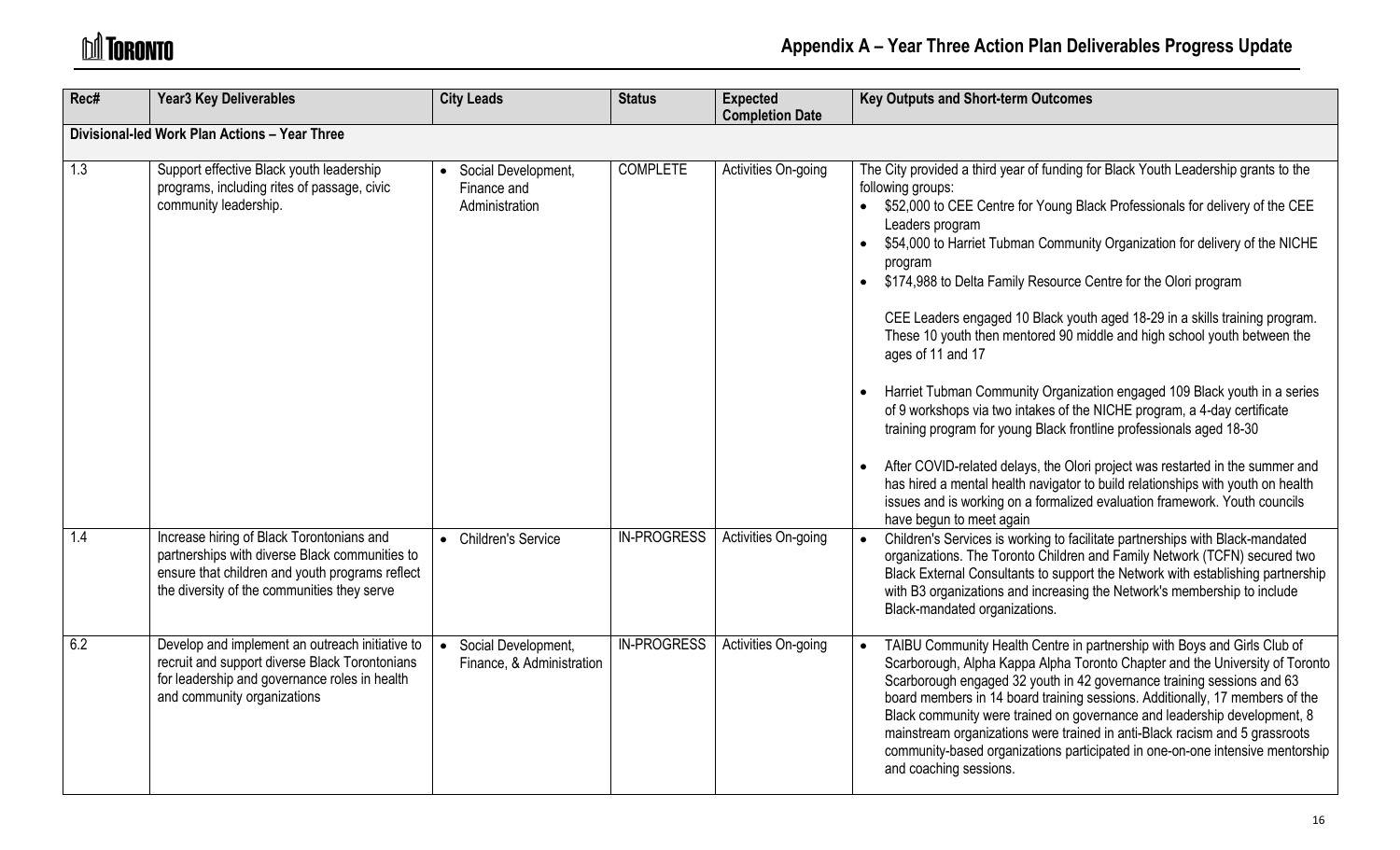# **M** TORONTO

| Rec# | <b>Year3 Key Deliverables</b>                                                                                                                                                                                                                                                                                                                                                               | <b>City Leads</b>                                                                                                                                                                                                                                                         | <b>Status</b>      | <b>Expected</b><br><b>Completion Date</b> | <b>Key Outputs and Short-term Outcomes</b>                                                                                                                                                                                                                                                                                                                                                                                                                                                                                                                                                                                                                                                                                                                                                                                                                                                                                                                                                                                                                                                                                                                                                                                                                                                                                                                                                                                                                                                                                                                                                                                                                      |  |  |
|------|---------------------------------------------------------------------------------------------------------------------------------------------------------------------------------------------------------------------------------------------------------------------------------------------------------------------------------------------------------------------------------------------|---------------------------------------------------------------------------------------------------------------------------------------------------------------------------------------------------------------------------------------------------------------------------|--------------------|-------------------------------------------|-----------------------------------------------------------------------------------------------------------------------------------------------------------------------------------------------------------------------------------------------------------------------------------------------------------------------------------------------------------------------------------------------------------------------------------------------------------------------------------------------------------------------------------------------------------------------------------------------------------------------------------------------------------------------------------------------------------------------------------------------------------------------------------------------------------------------------------------------------------------------------------------------------------------------------------------------------------------------------------------------------------------------------------------------------------------------------------------------------------------------------------------------------------------------------------------------------------------------------------------------------------------------------------------------------------------------------------------------------------------------------------------------------------------------------------------------------------------------------------------------------------------------------------------------------------------------------------------------------------------------------------------------------------------|--|--|
|      | Divisional-led Work Plan Actions - Year Three                                                                                                                                                                                                                                                                                                                                               |                                                                                                                                                                                                                                                                           |                    |                                           |                                                                                                                                                                                                                                                                                                                                                                                                                                                                                                                                                                                                                                                                                                                                                                                                                                                                                                                                                                                                                                                                                                                                                                                                                                                                                                                                                                                                                                                                                                                                                                                                                                                                 |  |  |
|      |                                                                                                                                                                                                                                                                                                                                                                                             |                                                                                                                                                                                                                                                                           |                    |                                           | CEE Centre for Young Professionals distributed a bi-weekly bulletin of sector<br>news to 200 Black-mandated groups and organizations; facilitated 9 learning<br>labs on topics such as grant writing, evaluation and program design; and forged<br>connections with the Black Resilience Cluster for learning lab opportunities.                                                                                                                                                                                                                                                                                                                                                                                                                                                                                                                                                                                                                                                                                                                                                                                                                                                                                                                                                                                                                                                                                                                                                                                                                                                                                                                                |  |  |
| 11.1 | Outreach to, recruit and hire diverse Black<br>people to increase the number and retention of<br>employees of African descent at the City of<br>Toronto                                                                                                                                                                                                                                     | • Children's Services                                                                                                                                                                                                                                                     | <b>IN-PROGRESS</b> | Activities On-going                       | Children's Services created the Client Services Special Program for Indigenous,<br>Black and racialized staff. This program was created in direct response to<br>feedback received from staff - including Black staff - and a review of the<br>existing development programs, which revealed that Indigenous, Black and<br>racialized staff were underrepresented within Client Services' management<br>team, and within development programs. 19 applications were received from<br>Indigenous, Black and racialized staff within Client Services. Of the 19 received,<br>12 staff were successful, 7 of whom identified as Black.                                                                                                                                                                                                                                                                                                                                                                                                                                                                                                                                                                                                                                                                                                                                                                                                                                                                                                                                                                                                                             |  |  |
| 13.1 | Work with public and private sectors to remove<br>systemic barriers in order to create effective<br>career pathways for Black youth by leveraging<br>federal and provincial youth employment<br>funding and addressing the specific needs of<br>young women, young Francophones, youth with<br>criminal records, and queer and trans youth<br>from Toronto's communities of African descent | <b>Toronto Employment</b><br>$\bullet$<br>and Social Services<br>$\bullet$<br><b>Economic Development</b><br>and Culture<br><b>Toronto Public Library</b><br>$\bullet$<br>Social Development,<br>Finance and<br>Administration<br><b>Technology Services</b><br>$\bullet$ | <b>IN-PROGRESS</b> | Activities On-going                       | Social Development, Finance and Administration, Toronto Public Library and<br>Technology Services were involved in the Digital Canopy Wi-Fi Program,<br>partnering with CEE Centre for Young Black Professionals, George Brown<br>College and CISCO to provide training and support to 10 Black youth looking to<br>gain experience in the IT industry. Some youth obtained employment after<br>completed the program including one member securing a job as an IT Support<br>Staff at CMHA and another member securing a Technical Trainee position with<br>the City of Toronto.<br>Social Development, Finance and Administration's implemented two System<br>Navigators within the North-West Justice Centre - one area of focus for referrals<br>is increasing participant employment outcomes through referrals and case-<br>management.<br>Toronto Employment and Social Services (TESS) supported recruitment and<br>outreach to OW clients, including racialized youth to participate in SDFA<br>organized Employment Connections job fairs and events. TESS allocated 122<br>seats for racialized youth 18-29 in receipt of Ontario Works across 6 Purchase<br>of Employment Service (POES) and WRAP Around Life Stabilization Support<br>(or WRAP) programs. These programs are delivered by community based<br>providers, including POV Film, CEE Centre for Young Black Professionals, the<br>Boys & Girls Club of East Scarborough and the Yonge Street Mission, and focus<br>on pre-employment and life stability support as well as skill training in a variety<br>of sectors including media arts, IT and hospitality. With the support of TESS |  |  |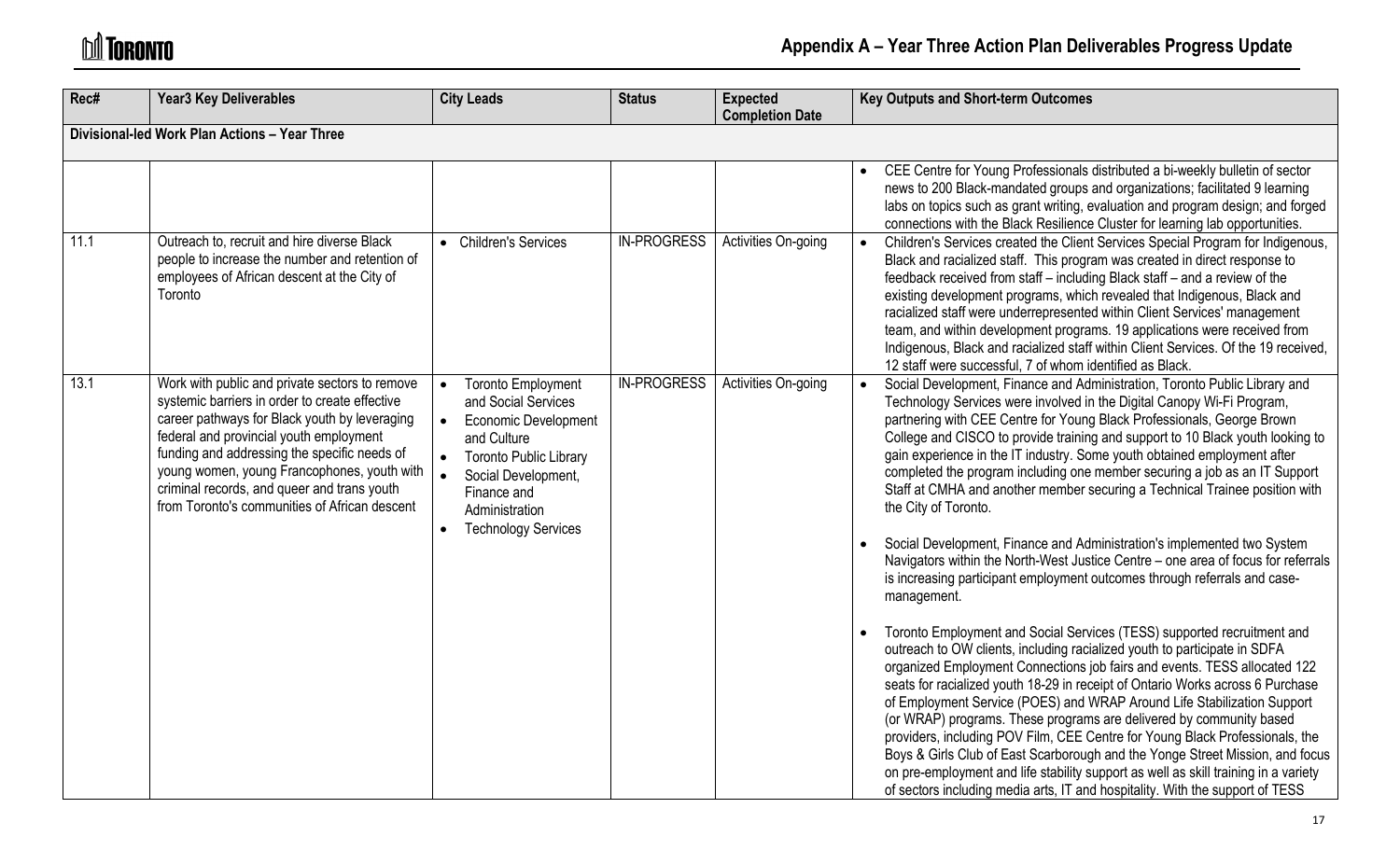| Rec# | <b>Year3 Key Deliverables</b>                                                                                  | <b>City Leads</b>                                                                                           | <b>Status</b>      | <b>Expected</b><br><b>Completion Date</b> | <b>Key Outputs and Short-term Outcomes</b>                                                                                                                                                                                                                                                                                                                                                                                                                                                                                                                                                                                                                                                                                                                                                                                              |
|------|----------------------------------------------------------------------------------------------------------------|-------------------------------------------------------------------------------------------------------------|--------------------|-------------------------------------------|-----------------------------------------------------------------------------------------------------------------------------------------------------------------------------------------------------------------------------------------------------------------------------------------------------------------------------------------------------------------------------------------------------------------------------------------------------------------------------------------------------------------------------------------------------------------------------------------------------------------------------------------------------------------------------------------------------------------------------------------------------------------------------------------------------------------------------------------|
|      | Divisional-led Work Plan Actions - Year Three                                                                  |                                                                                                             |                    |                                           |                                                                                                                                                                                                                                                                                                                                                                                                                                                                                                                                                                                                                                                                                                                                                                                                                                         |
|      |                                                                                                                |                                                                                                             |                    |                                           | caseworker referrals a total of 102 POES/WRAP seats were filled. For the e-<br>trades pilot, a total of 8 seats were filled, providing clients with an opportunity for<br>in-class training and access to networks in the industry that will support<br>placement and future employment opportunities.                                                                                                                                                                                                                                                                                                                                                                                                                                                                                                                                  |
|      |                                                                                                                |                                                                                                             |                    |                                           | Economic Development and Culture and Toronto Employment and Social<br>Services are working with Toronto's Film Television and Digital Media Office<br>and CEE Centre for Young Black Professionals to support an Entertainment<br>Trades related pilot (e-trades) targeting Black youth and Indigenous Toronto<br>residents to access soft skill training coupled with industry training on films sets<br>followed by paid placements by either the union or the production                                                                                                                                                                                                                                                                                                                                                             |
| 17.1 | Mandate the collection and public reporting<br>of race-based data for greater transparency                     | <b>Toronto Police Service</b><br><b>Toronto Transit</b><br>Commission                                       | <b>IN-PROGRESS</b> | Activities On-going                       | The Toronto Transit Commission (TTC) draft equity and reporting (race based<br>data collection) Policy for Fare Inspectors and Special Constables in progress<br>expected to be completed in Q4 2022. Expert stakeholder and community<br>consultations to be completed in 2022. The TTC will also develop training on<br>data equity and reporting by Fare Inspectors and Special Constables.                                                                                                                                                                                                                                                                                                                                                                                                                                          |
| 19.1 | Outreach, recruit and appoint diverse people of<br>African descent to City agencies, boards and<br>commissions | • City Clerk's                                                                                              | <b>IN-PROGRESS</b> | Completed in<br>reporting year            | The City of Toronto launched the first Confronting Anti-Black Racism Advisory<br>Committee, which provides expert advice to City Council on strategic and<br>emerging issues to ensure City policies, programs and initiative adequately<br>serve and support people of African descent:<br>$\circ$ The Advisory is composed of 14 public members                                                                                                                                                                                                                                                                                                                                                                                                                                                                                       |
| 19.5 | Advertise the City's complaint processes in<br>communities of African Descent                                  | Deputy City Manager,<br><b>Corporate Services</b><br>• Social Development,<br>Finance and<br>Administration | <b>IN-PROGRESS</b> | Exepected in Year 4                       | The Deputy City Manager's Office is working with the ArtWorksTO program to<br>develop a social media campaign to connect Black communities to the current<br>complaints process while we work towards larger improvements in the process.<br>The ArtworksTO Program provides youth media artists who are IBIPOC and/or<br>2SLGBTQ+ a paid contract with the City to complete a media arts project<br>through a request for proposals process. A team of IBIPOC youth with<br>professional experience were hired through the ArtworksTO program to develop<br>the advertisements & strategy, and the scripts have gone through 3 rounds of<br>edits this year. We are currently in the final round of edits, with aim to begin<br>production soon. The aim is to launch the social media campaign in Q2 2022 in<br>partnership with 311. |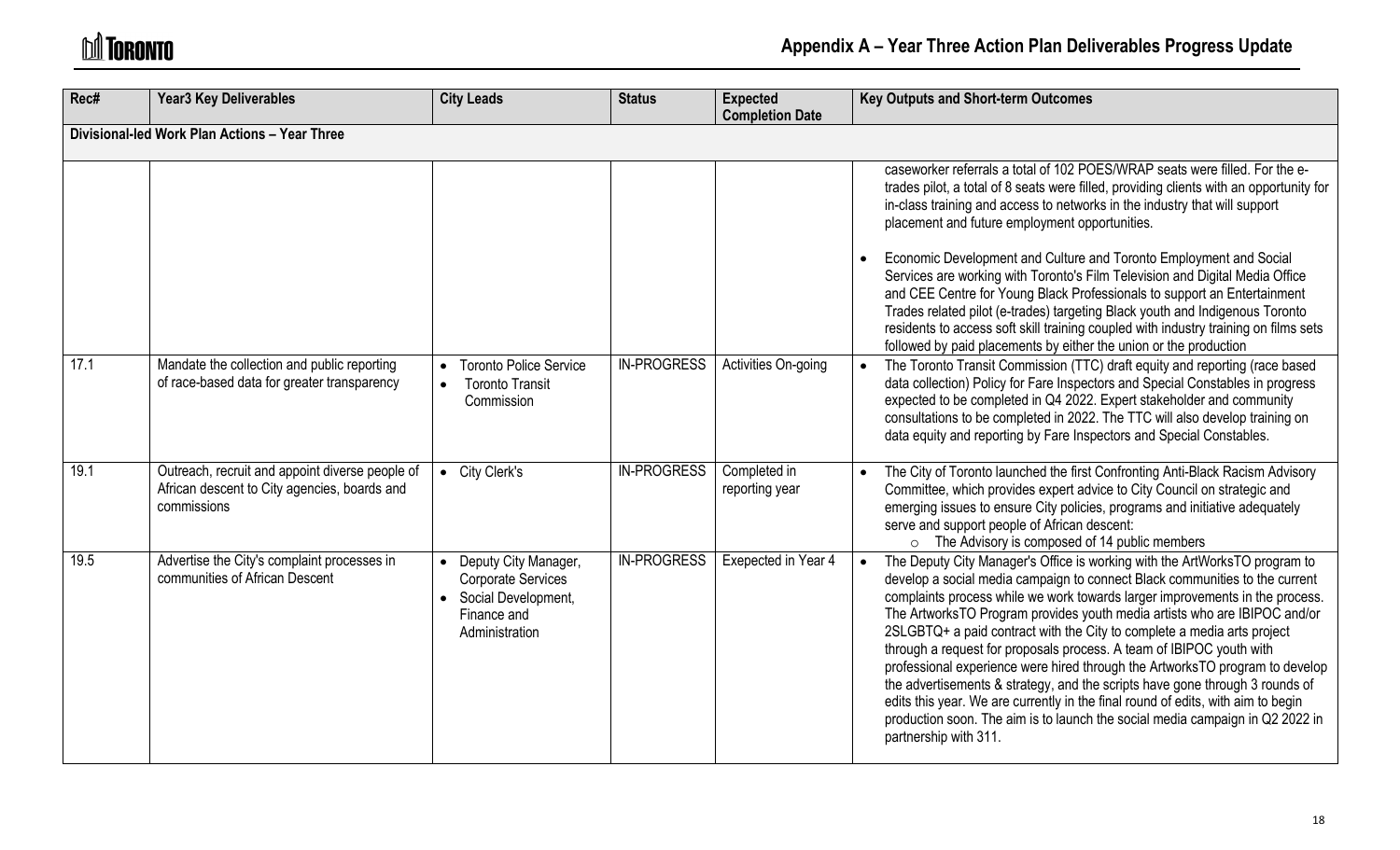| Rec# | <b>Year3 Key Deliverables</b>                                                                | <b>City Leads</b>                                           | <b>Status</b>      | <b>Expected</b><br><b>Completion Date</b> | <b>Key Outputs and Short-term Outcomes</b>                                                                                                                                                                                                                                                                                                                                                                                                                                                                                                                                                                                                                                                                                                                                                                  |
|------|----------------------------------------------------------------------------------------------|-------------------------------------------------------------|--------------------|-------------------------------------------|-------------------------------------------------------------------------------------------------------------------------------------------------------------------------------------------------------------------------------------------------------------------------------------------------------------------------------------------------------------------------------------------------------------------------------------------------------------------------------------------------------------------------------------------------------------------------------------------------------------------------------------------------------------------------------------------------------------------------------------------------------------------------------------------------------------|
|      | Divisional-led Work Plan Actions - Year Three                                                |                                                             |                    |                                           |                                                                                                                                                                                                                                                                                                                                                                                                                                                                                                                                                                                                                                                                                                                                                                                                             |
| 20.2 | Conduct an audit using an Anti-Black Racism<br>Analysis to evaluate City spaces and programs | <b>Toronto Public Library</b><br><b>Children's Services</b> | <b>IN-PROGRESS</b> | Expected in Year 4                        | Manager of Accessibility was hired in 2021 at Toronto Public Library to lead this<br>work along with Transformational Projects support and an Advisory group has<br>been struck internally.<br>Through Children's Services, Toronto Early Learning and Child Care Services<br>worked with an ArtworksTO participant to design a logo that would signal safety<br>and inclusivity for Black, Indigenous, and queer families accessing child care<br>through the City's directly-operated child care centres. Consultation sessions<br>were held with staff, members of Toronto Children's Services CABR Strategic<br>Advisory Circle, the CABR Unit and the Indigenous Affairs Office (IAO) to<br>ensure that design was inclusive, representative, and well informed. The logo<br>will be launched in 2022. |

#### **DIVISIONAL COVID-19 RESPONSE**

| Rec# | <b>City Leads</b>                                                                 | <b>Key Outputs and Short-term Outcomes</b>                                                                                                                                                                                                                                                                                                                                                                                                                                                                                                                                                                                                                                                                                                        |
|------|-----------------------------------------------------------------------------------|---------------------------------------------------------------------------------------------------------------------------------------------------------------------------------------------------------------------------------------------------------------------------------------------------------------------------------------------------------------------------------------------------------------------------------------------------------------------------------------------------------------------------------------------------------------------------------------------------------------------------------------------------------------------------------------------------------------------------------------------------|
| N/A  | Parks, Forestry and<br>Recreation                                                 | Throughout 2021, Parks Forestry and Recreation has shifted programs and services in response to needs emerging from COVID-19. At the beginning of 2021,<br>community centres remained closed to programming. To support the City's response to COVID-19, Parks Forestry and Recreation made available fully accessible<br>community centres available for COVID-19 testing, flu and Covid-19 immunization, and food distribution. Services were focused in neighbourhoods with high<br>percentage of Black Torontonians. Parks Forestry and Recreation worked with local community organizations and grassroots groups on outreach and to deliver<br>services. To limit barriers to access services, only fully accessible centres were utilized. |
| N/A  | <b>Toronto Public Health</b><br>Social Development,<br>Finance and Administration | The first case of COVID-19 was identified in the City of Toronto on January 25, 2020. Since this time, Toronto Public Health (TPH) has been focused almost exclusively<br>on the response to the COVID-19 pandemic. COVID-19 has exacerbated long-standing systemic health inequities. Individuals and families living in low-income, densely<br>populated communities, persons with disabilities, newcomers, racialized communities, and Indigenous and Black Torontonians continue to be disproportionally<br>impacted.                                                                                                                                                                                                                         |
|      |                                                                                   | From 2020 to present, TPH has worked with partners, including SDFA to tailor its COVID-19 response efforts to the unique experiences and needs of equity-deserving<br>groups, including Black Torontonians.<br>Black Scientists Task Force on COVID-19:                                                                                                                                                                                                                                                                                                                                                                                                                                                                                           |
|      |                                                                                   | The City launched the Black Scientists Task Force in December 2020 as part of the TO Supports: Targeted Equity Action Plan, in response to data that<br>continued to show that the highest rates of COVID-19 cases and vaccine hesitancy were among Black people of African and Caribbean origins.                                                                                                                                                                                                                                                                                                                                                                                                                                                |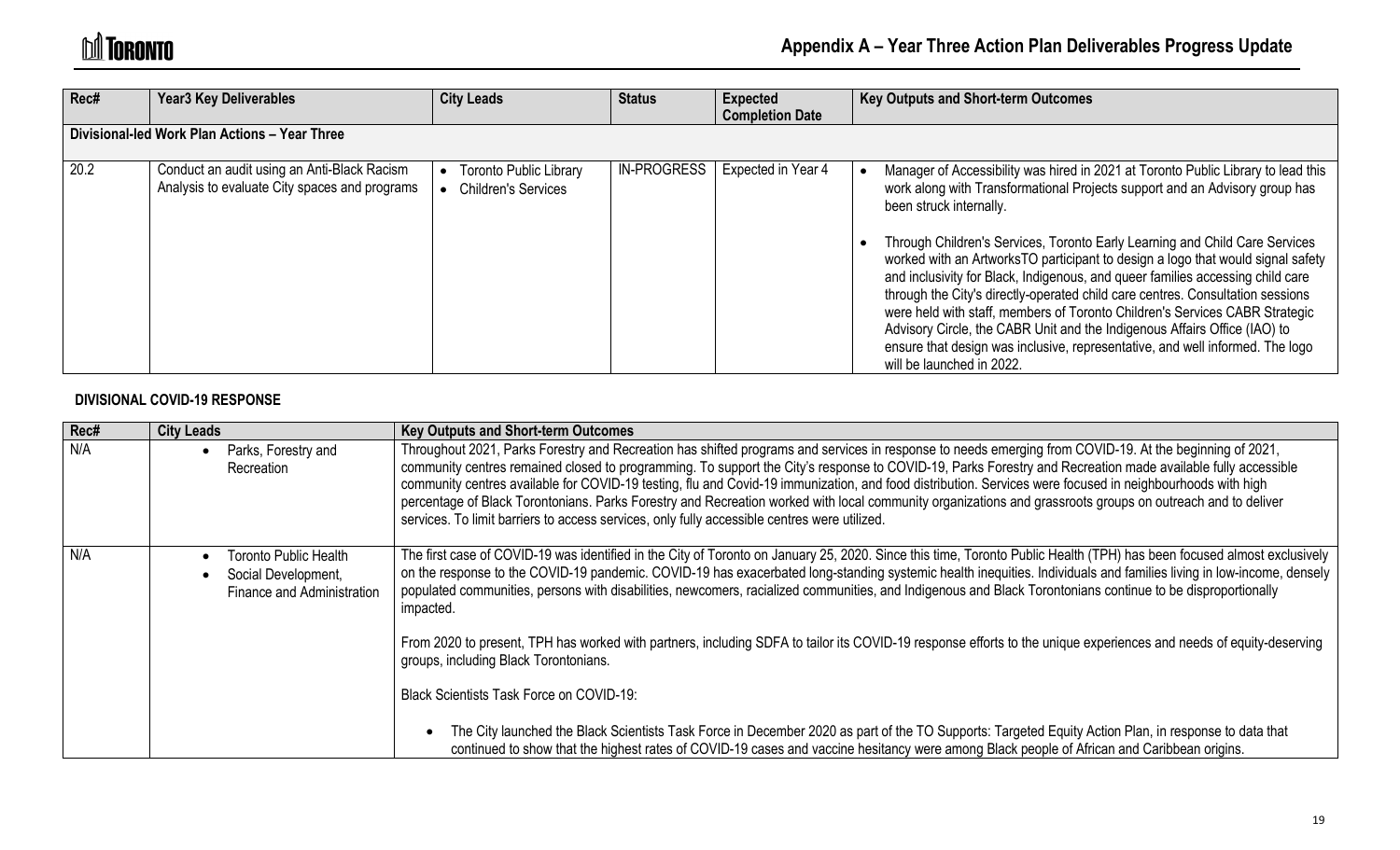| Rec# | <b>City Leads</b> | <b>Key Outputs and Short-term Outcomes</b>                                                                                                                                                                                                                                                                                                                                                                                                                                                                                                                                                                                                                                                                                                                             |
|------|-------------------|------------------------------------------------------------------------------------------------------------------------------------------------------------------------------------------------------------------------------------------------------------------------------------------------------------------------------------------------------------------------------------------------------------------------------------------------------------------------------------------------------------------------------------------------------------------------------------------------------------------------------------------------------------------------------------------------------------------------------------------------------------------------|
|      |                   | The Task Force was created in partnership with the TAIBU Community Health Centre, to address Black community concerns and issues related to the COVID-<br>19 pandemic, testing and vaccines. The Task Force has presented regularly to the Board of Health, and delivered a final report in June 2021. TPH and SDFA<br>continue to work collaboratively with the Task Force to implement its recommendations.                                                                                                                                                                                                                                                                                                                                                          |
|      |                   | Collection of Disaggregate Sociodemographic Data:                                                                                                                                                                                                                                                                                                                                                                                                                                                                                                                                                                                                                                                                                                                      |
|      |                   | Since June 2020, TPH has implemented an approach to collect, analyze and report publicly on socio-demographic data of COVID-19 cases. This information<br>is available publicly on the COVID-19 Monitoring Dashboard under the equity indicator. The collection of socio-demographic data has been a critical step in<br>understanding the impacts of COVID-19 on specific populations, including the Black population.                                                                                                                                                                                                                                                                                                                                                |
|      |                   | Toronto Public Health has also implemented and advocated for the collection of socio-demographic data associated with vaccination. This data has been used<br>to advance data-informed equity strategies to concentrate immunization efforts in postal codes with lower uptake and high risk, including those<br>neighbourhoods with higher Black populations.                                                                                                                                                                                                                                                                                                                                                                                                         |
|      |                   | Vaccine Engagement Teams:                                                                                                                                                                                                                                                                                                                                                                                                                                                                                                                                                                                                                                                                                                                                              |
|      |                   | In April 2021, the City announced funding for the community services sector through the COVID-19 Vaccine Engagement Teams initiative. Consortiums of<br>community organizations and grassroots, resident-led and faith-based organizations were eligible to apply for funding in April 2021 and again in March 2022.<br>Since April 2021, Vaccine Engagement Teams have engaged over 800,000 community members, including older adults who are isolated, people experiencing<br>homelessness, people living with disabilities and mental health trauma, newcomer populations, and Indigenous, Black, South Asian and other racialized<br>communities that have historically experienced systemic oppression and exploitation from government and medical institutions. |
|      |                   | The Vaccine Engagement Teams have mobilized over 350 Community Ambassadors across Toronto. These trained community members act as trusted<br>peers, key points of contact in the neighbourhoods where they live and/or work to build vaccine confidence, provide access to vaccine resources, and amplify<br>public health messaging across their networks. Ambassadors reflect the diversity in culture, race and language of Toronto's equity-deserving groups, and<br>facilitate extensive and targeted outreach to individuals and communities that align with their age, cultural/racial identity, and languages spoken. Ambassador<br>outreach focuses on individuals and communities most negatively impacted by COVID-19, and most hesitant to get vaccinated. |
|      |                   | The Black Vaccine Engagement Team develops agile, population-specific, culturally responsive strategies to increase COVID-19 testing, vaccine confidence<br>and access among Black people of African and Caribbean origins. COVID-19 continues to have a disproportionately high impact on Toronto's Black and other<br>racialized communities. The collaborative works closely with the Black Scientists' Task Force on Vaccine Equity and the Black Physicians Association of<br>Ontario (BPAO).                                                                                                                                                                                                                                                                     |
|      |                   | Toronto Public Health and SDFA have worked together to evaluate Vaccine Engagement Teams, and found that they have effectively increased vaccine<br>confidence, access and uptake in their communities by using culturally responsive outreach and tailored community education strategies. Additionally, the<br>model has been responsive to emerging barriers that impede vaccine confidence as reported by the community. Further information can be found here.                                                                                                                                                                                                                                                                                                    |
|      |                   | COVID-19 Mass Immunization, Pop-up and Mobile Clinics:                                                                                                                                                                                                                                                                                                                                                                                                                                                                                                                                                                                                                                                                                                                 |